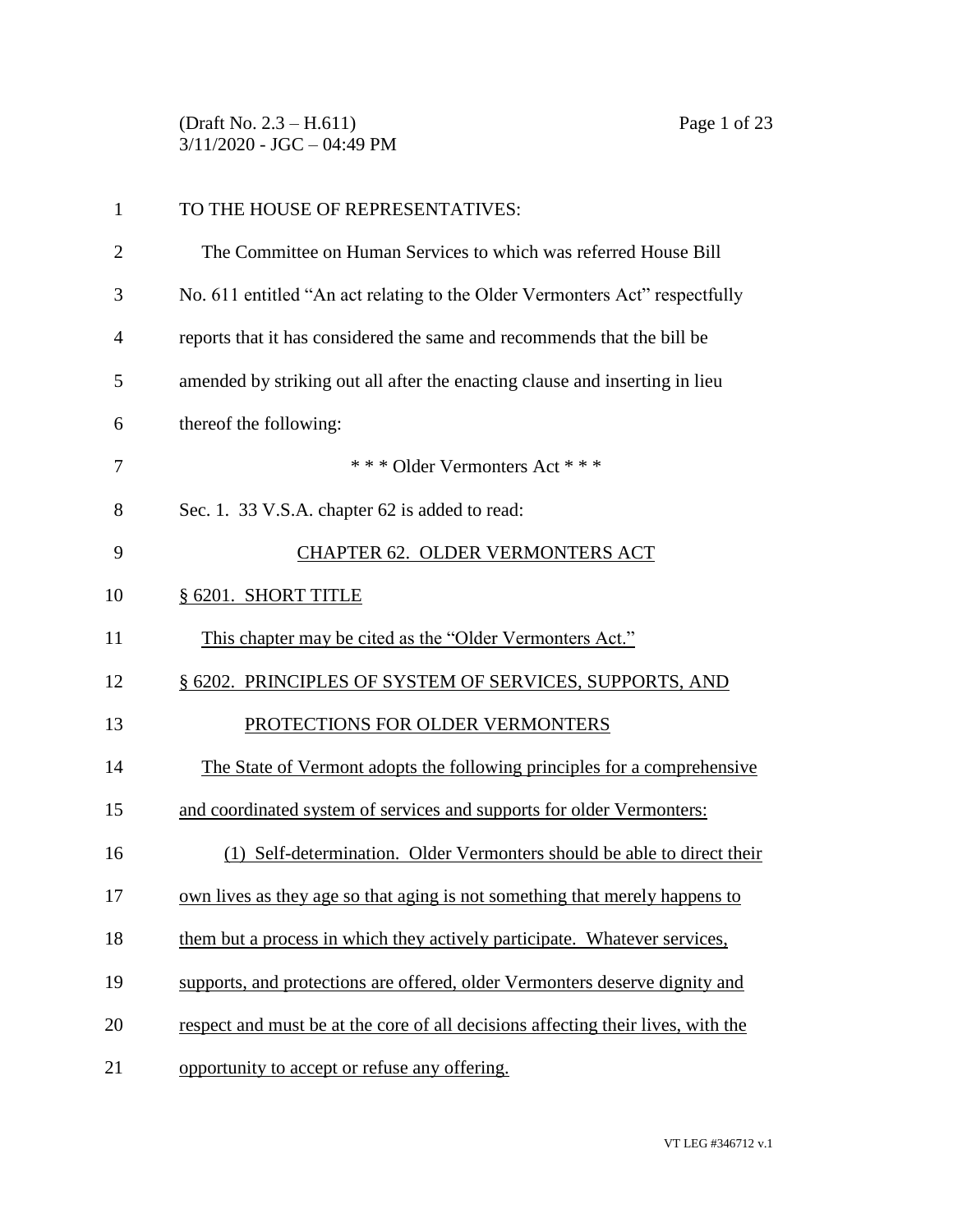### (Draft No. 2.3 – H.611) Page 2 of 23 3/11/2020 - JGC – 04:49 PM

| $\mathbf{1}$     | (2) Safety and protection. Older Vermonters should be able to live in              |
|------------------|------------------------------------------------------------------------------------|
| $\mathbf{2}$     | communities, whether urban or rural, that are safe and secure. Older               |
| 3                | Vermonters have the right to be free from abuse, neglect, and exploitation,        |
| $\overline{4}$   | including financial exploitation. As older Vermonters age, their civil and legal   |
| 5                | rights should be protected, even if their capacity is diminished. Safety and       |
| 6                | stability should be sought, balanced with their right to self-determination.       |
| $\boldsymbol{7}$ | (3) Coordinated and efficient system of services. Older Vermonters                 |
| 8                | should be able to benefit from a system of services, supports, and protections,    |
| 9                | including protective services, that is coordinated, equitable, and efficient;      |
| 10               | includes public and private cross-sector collaboration at the State, regional, and |
| 11               | local levels; and avoids duplication while promoting choice, flexibility, and      |
| 12               | creativity. The system should be easy for individuals and families to access       |
| 13               | and navigate, including as it relates to major transitions in care.                |
| 14               | (4) Financial security. Older Vermonters should be able to receive an              |
| 15               | adequate income and have the opportunity to maintain assets for a reasonable       |
| 16               | quality of life as they age. If older Vermonters want to work, they should be      |
| 17               | able to seek and maintain employment without fear of discrimination and with       |
| 18               | any needed accommodations. Older Vermonters should also be able to retire          |
| 19               | after a lifetime of work, if they so choose, without fear of poverty and           |
| 20               | isolation.                                                                         |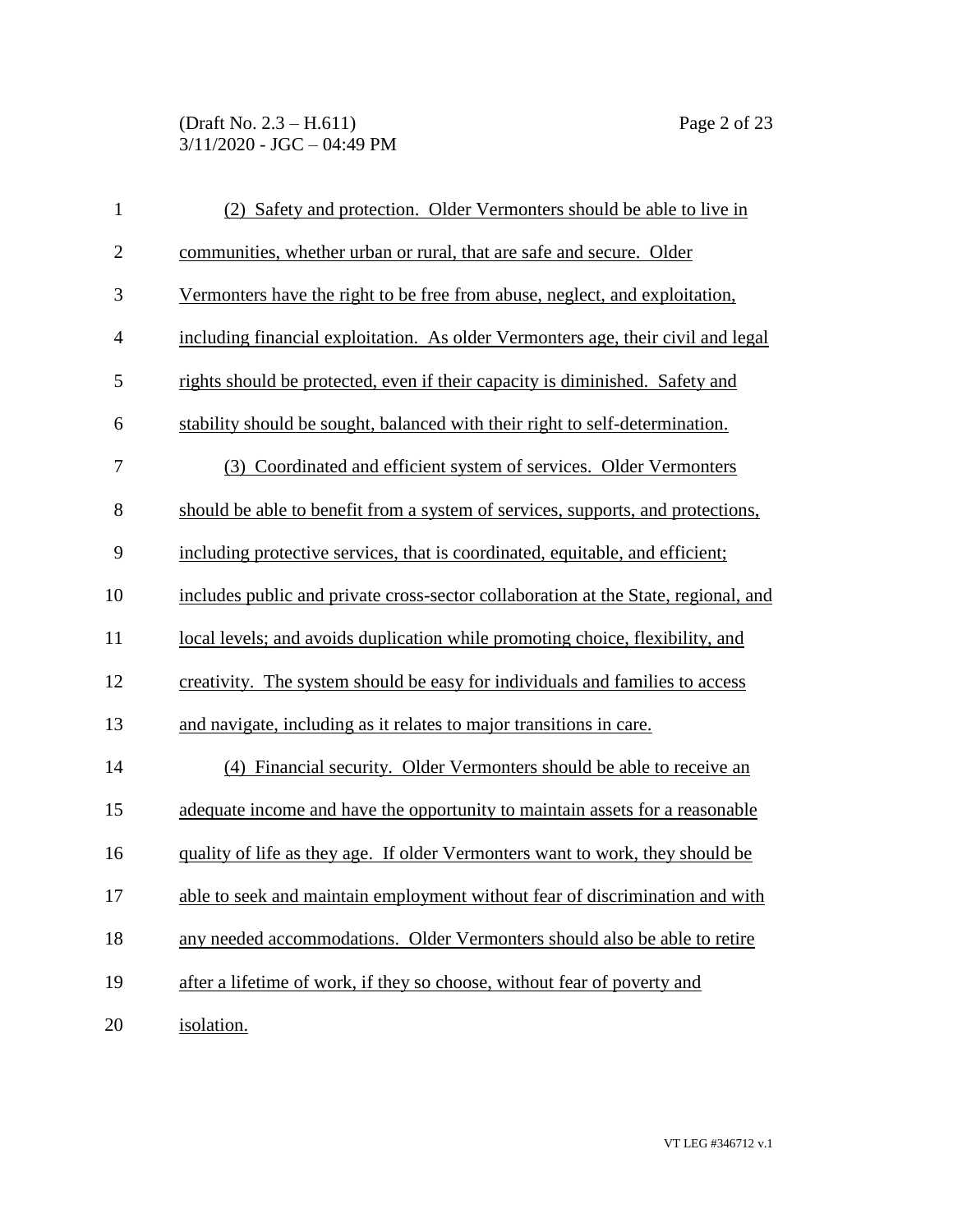(Draft No. 2.3 – H.611) Page 3 of 23 3/11/2020 - JGC – 04:49 PM

| $\mathbf{1}$   | (5) Optimal health and wellness. Older Vermonters should have the                |
|----------------|----------------------------------------------------------------------------------|
| $\mathbf{2}$   | opportunity to receive, without discrimination, optimal physical, dental,        |
| 3              | mental, emotional, and spiritual health through the end of their lives. Holistic |
| $\overline{4}$ | options for health, exercise, counseling, and good nutrition should be both      |
| 5              | affordable and accessible. Access to coordinated, competent, and high-quality    |
| 6              | care should be provided at all levels and in all settings.                       |
| 7              | (6) Social connection and engagement. Older Vermonters should be                 |
| 8              | free from isolation and loneliness, with affordable and accessible opportunities |
| 9              | in their communities for social connectedness, including work, volunteering,     |
| 10             | lifelong learning, civic engagement, arts, culture, and broadband access and     |
| 11             | other technologies. Older Vermonters are critical to our local economies and     |
| 12             | their contributions should be valued by all.                                     |
| 13             | (7) Housing, transportation, and community design. Vermont                       |
| 14             | communities should be designed, zoned, and built to support the health, safety,  |
| 15             | and independence of older Vermonters, with affordable, accessible,               |
| 16             | appropriate, safe, and service-enriched housing, transportation, and community   |
| 17             | support options that allow them to age in a variety of settings along the        |
| 18             | continuum of care and that foster engagement in community life.                  |
| 19             | (8) Family caregiver support. Family caregivers are fundamental to               |
| 20             | supporting the health and well-being of older Vermonters, and their hard work    |
| 21             | and contributions should be respected, valued, and supported. Family             |
|                |                                                                                  |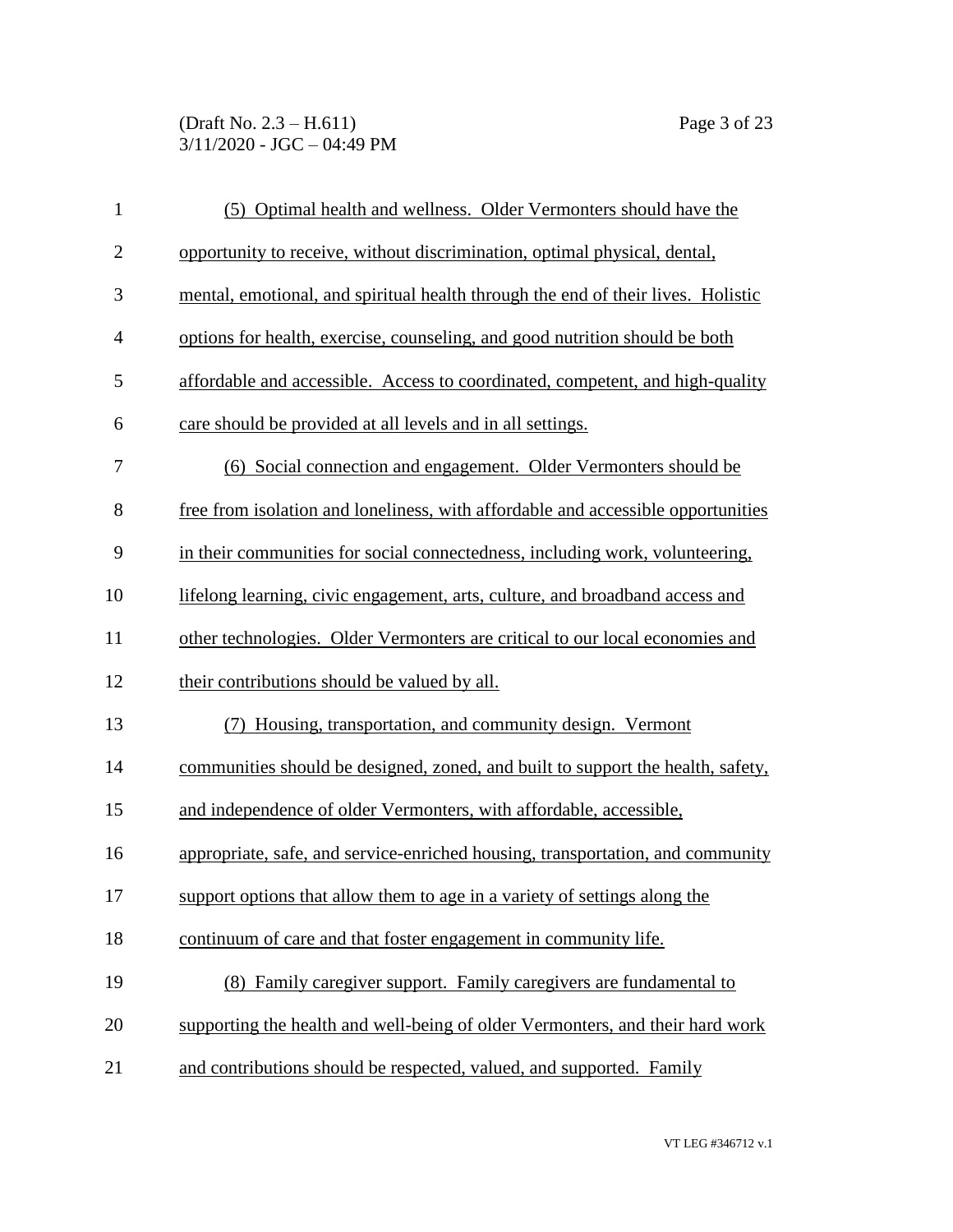(Draft No. 2.3 – H.611) Page 4 of 23 3/11/2020 - JGC – 04:49 PM

| $\mathbf{1}$   | caregivers of all ages should have affordable access to education, training,     |
|----------------|----------------------------------------------------------------------------------|
| $\overline{2}$ | counseling, respite, and support that is both coordinated and efficient.         |
| 3              | § 6203. DEFINITIONS                                                              |
| $\overline{4}$ | As used in this chapter:                                                         |
| 5              | (1) "Area agency on aging" means an organization designated by the               |
| 6              | State to develop and implement a comprehensive and coordinated system of         |
| 7              | services, supports, and protections for older Vermonters, family caregivers, and |
| 8              | kinship caregivers within a defined planning and service area of the State.      |
| 9              | (2) "Choices for Care program" means the Choices for Care program                |
| 10             | contained within Vermont's Global Commitment to Health Section 1115              |
| 11             | demonstration or a successor program.                                            |
| 12             | (3) "Department" means the Department of Disabilities, Aging, and                |
| 13             | Independent Living.                                                              |
| 14             | (4) "Family caregiver" means an adult family member or other                     |
| 15             | individual who is an informal provider of in-home and community care to an       |
| 16             | older Vermonter or to an individual with Alzheimer's disease or a related        |
| 17             | disorder.                                                                        |
| 18             | (5) "Greatest economic need" means the need resulting from an income             |
| 19             | level that is too low to meet basic needs for housing, food, transportation, and |
| 20             | health care.                                                                     |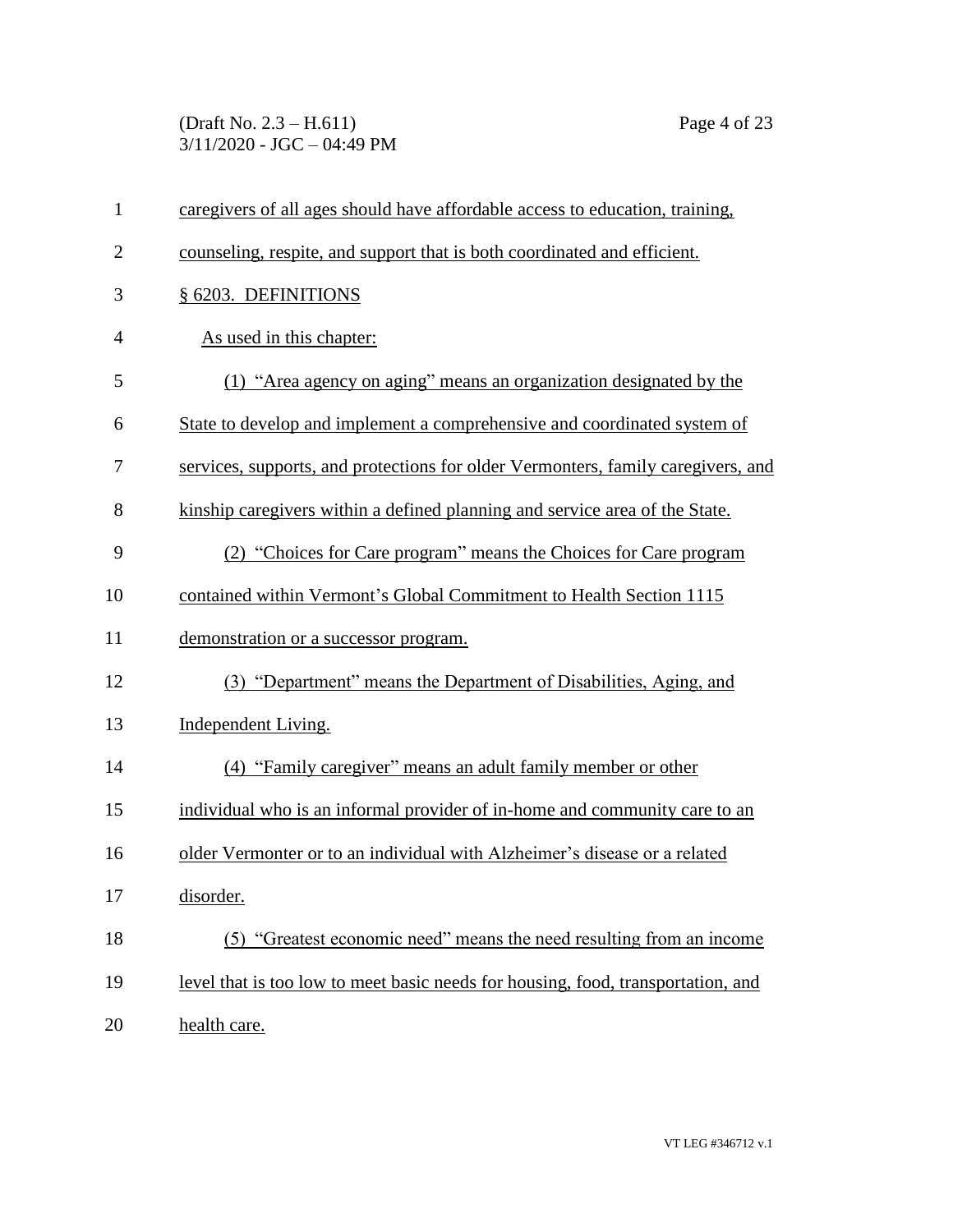# (Draft No. 2.3 – H.611) Page 5 of 23 3/11/2020 - JGC – 04:49 PM

| $\mathbf{1}$   | (6) "Greatest social need" means the need caused by noneconomic                |
|----------------|--------------------------------------------------------------------------------|
| $\overline{c}$ | factors, including:                                                            |
| 3              | (A) physical and mental disabilities;                                          |
| 4              | (B) language barriers; and                                                     |
| 5              | (C) cultural, social, or geographic isolation, including isolation             |
| 6              | caused by racial or ethnic status, sexual orientation, gender identity, or HIV |
| 7              | status, that:                                                                  |
| 8              | (i) restricts an individual's ability to perform normal daily                  |
| 9              | tasks; or                                                                      |
| 10             | threatens the capacity of the individual to live<br>(ii)                       |
| 11             | independently.                                                                 |
| 12             | (7) "Home- and community-based services" means long-term services              |
| 13             | and supports received in a home or community setting other than a nursing      |
| 14             | home pursuant to the Choices for Care component of Vermont's Global            |
| 15             | Commitment to Health Section 1115 Medicaid demonstration or a successor        |
| 16             | program and includes home health and hospice services, assistive community     |
| 17             | care services, and enhanced residential care services.                         |
| 18             | (8) "Kinship caregiver" means an adult individual who has significant          |
| 19             | ties to a child or family, or both, and takes permanent or temporary care of a |
| 20             | child because the current parent is unwilling or unable to do so.              |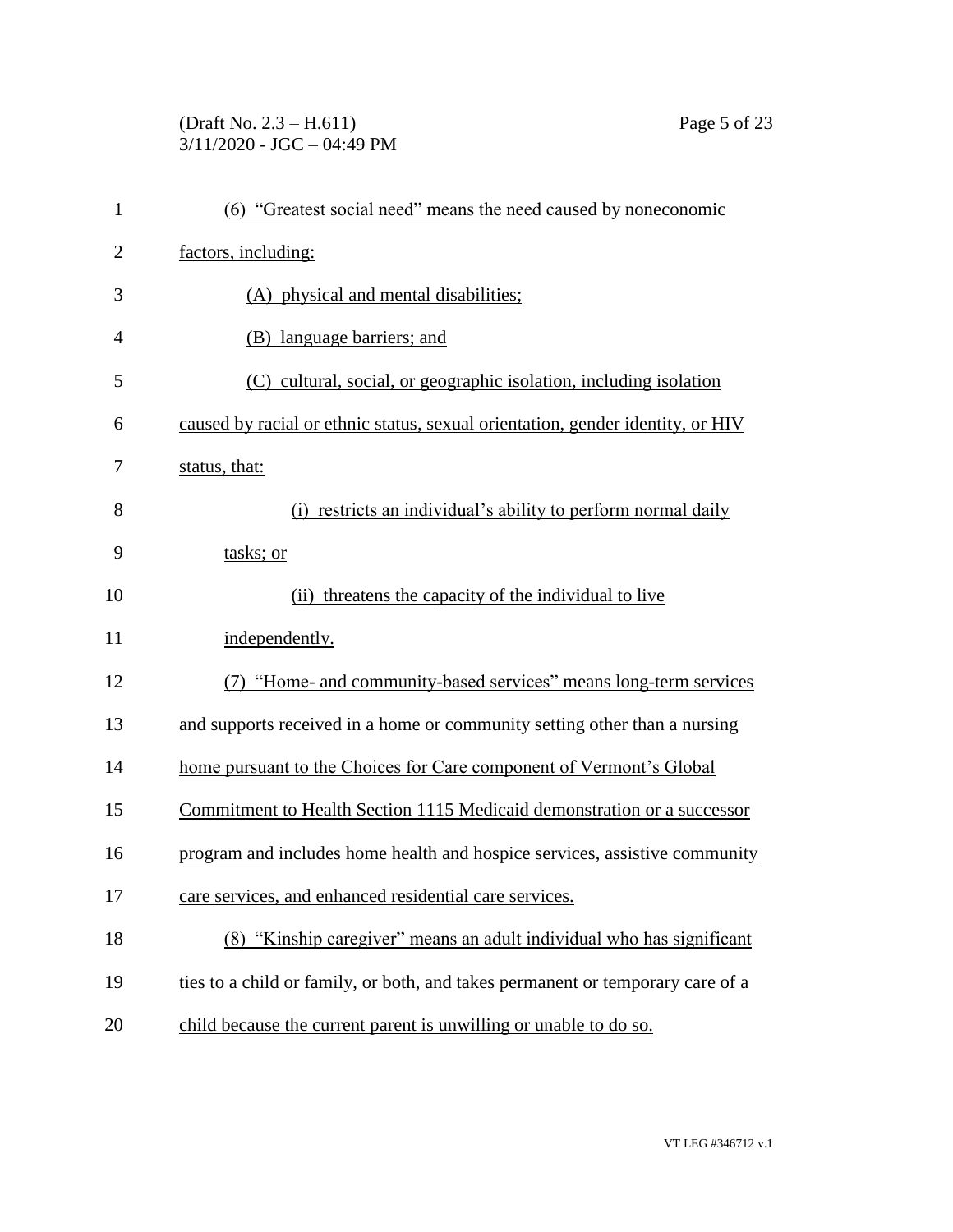(Draft No. 2.3 – H.611) Page 6 of 23 3/11/2020 - JGC – 04:49 PM

| $\mathbf{1}$   | (9) "Older Americans Act" means the federal law originally enacted in             |
|----------------|-----------------------------------------------------------------------------------|
| $\overline{2}$ | 1965 to facilitate a comprehensive and coordinated system of supports and         |
| 3              | services for older Americans and their caregivers.                                |
| 4              | (10) "Older Vermonters" means all individuals residing in this State              |
| 5              | who are 60 years of age or older.                                                 |
| 6              | $(11)(A)$ "Self-neglect" means an adult's inability, due to physical or           |
| 7              | mental impairment or diminished capacity, to perform essential self-care tasks,   |
| 8              | including:                                                                        |
| 9              | (i) obtaining essential food, clothing, shelter, and medical care;                |
| 10             | (ii) obtaining goods and services necessary to maintain physical                  |
| 11             | health, mental health, or general safety; or                                      |
| 12             | (iii) managing one's own financial affairs.                                       |
| 13             | (B) The term "self-neglect" excludes individuals who make a                       |
| 14             | conscious and voluntary choice not to provide for certain basic needs as a        |
| 15             | matter of lifestyle, personal preference, or religious belief and who understand  |
| 16             | the consequences of their decision.                                               |
| 17             | (12) "Senior center" means a community facility that organizes,                   |
| 18             | provides, or arranges for a broad spectrum of services for older Vermonters,      |
| 19             | including physical and mental health-related, social, nutritional, and            |
| 20             | educational services, and that provides facilities for use by older Vermonters to |
| 21             | engage in recreational activities.                                                |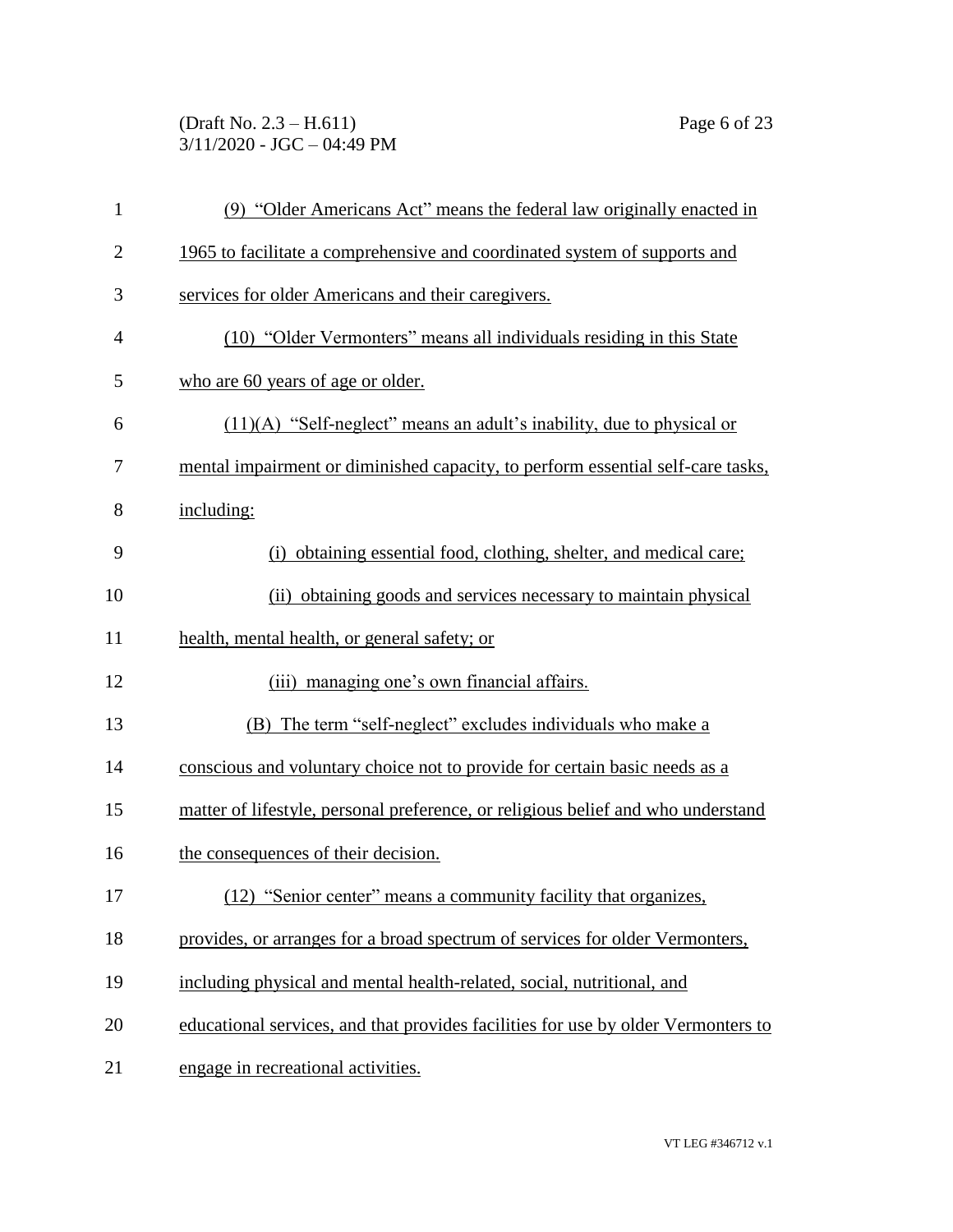### (Draft No. 2.3 – H.611) Page 7 of 23 3/11/2020 - JGC – 04:49 PM

| $\mathbf{1}$   | (13) "State Plan on Aging" means the plan required by the Older                  |
|----------------|----------------------------------------------------------------------------------|
| $\overline{2}$ | Americans Act that outlines the roles and responsibilities of the State and the  |
| 3              | area agencies on aging in administering and carrying out the Older Americans     |
| $\overline{4}$ | <u>Act.</u>                                                                      |
| 5              | (14) "State Unit on Aging" means an agency within a state's                      |
| 6              | government that is directed to administer the Older Americans Act programs       |
| 7              | and to develop the State Plan on Aging in that state.                            |
| 8              | § 6204. DEPARTMENT OF DISABILITIES, AGING, AND                                   |
| 9              | <b>INDEPENDENT LIVING; DUTIES</b>                                                |
| 10             | (a) The Department of Disabilities, Aging, and Independent Living is             |
| 11             | Vermont's designated State Unit on Aging.                                        |
| 12             | (1) The Department shall administer all Older Americans Act programs             |
| 13             | in this State and shall develop and maintain the State Plan on Aging.            |
| 14             | (2) The Department shall be the subject matter expert to guide decision          |
| 15             | making in State government for all programs, services, funding, initiatives, and |
| 16             | other activities relating to or affecting older Vermonters, including:           |
| 17             | (A) State-funded and federally funded long-term care services and                |
| 18             | supports;                                                                        |
| 19             | (B) housing and transportation; and                                              |
| 20             | (C) health care reform activities.                                               |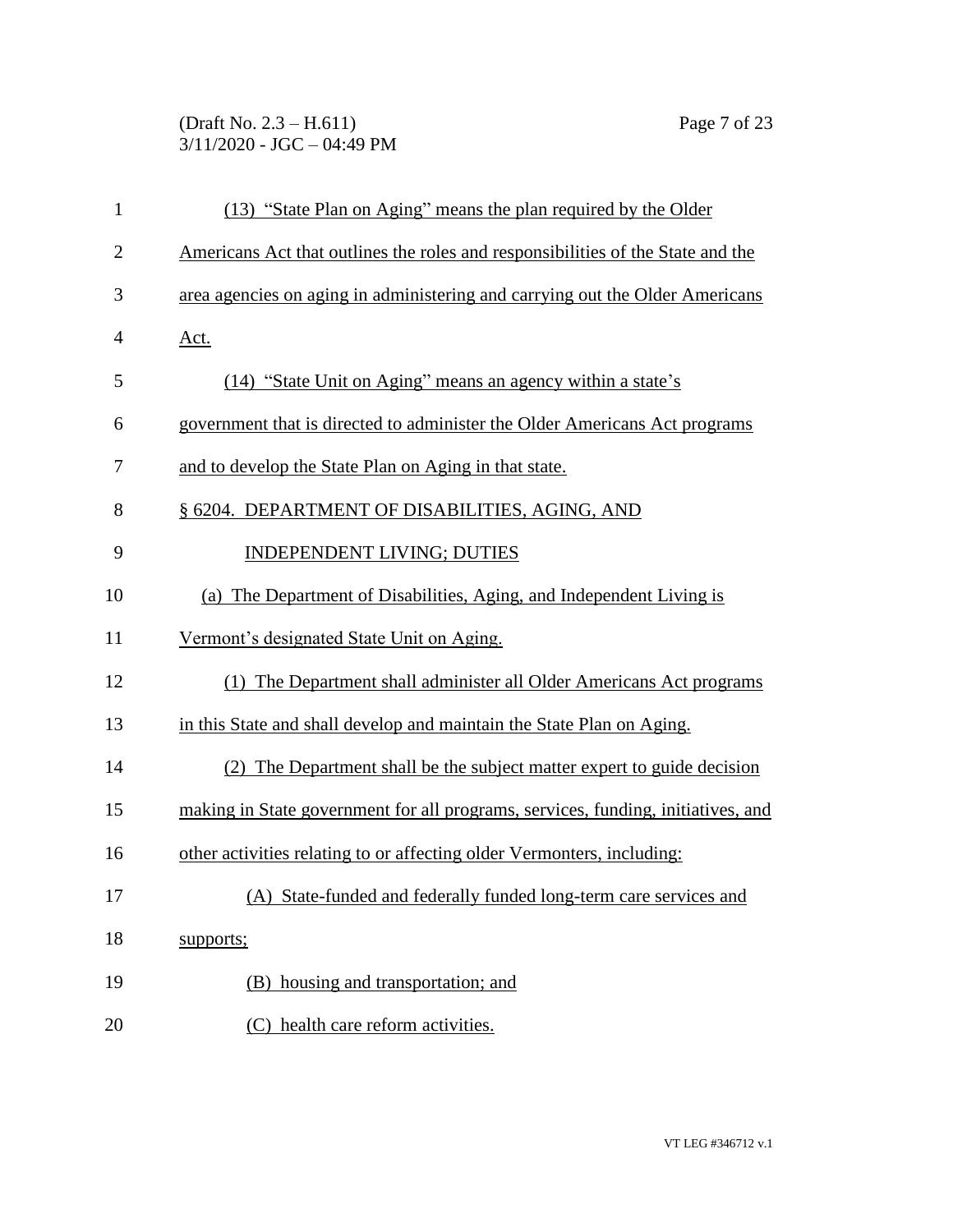(Draft No. 2.3 – H.611) Page 8 of 23 3/11/2020 - JGC – 04:49 PM

| $\mathbf{1}$   | (3) The Department shall administer the Choices for Care program,                |
|----------------|----------------------------------------------------------------------------------|
| $\overline{2}$ | which the Department shall do in coordination with efforts it undertakes in its  |
| 3              | role as the State Unit on Aging.                                                 |
| 4              | $(b)(1)$ The Department shall coordinate strategies to incorporate the           |
| 5              | principles established in section 6202 of this chapter into all programs serving |
| 6              | older Vermonters.                                                                |
| 7              | (2) The Department shall use both qualitative and quantitative data to           |
| 8              | monitor and evaluate the system's success in targeting services to individuals   |
| 9              | with the greatest economic and social need.                                      |
| 10             | (c) The Department's Advisory Board established pursuant to section 505          |
| 11             | of this title shall monitor the implementation and administration of the Older   |
| 12             | Vermonters Act established by this chapter.                                      |
| 13             | § 6205. AREA AGENCIES ON AGING; DUTIES                                           |
| 14             | (a) Consistent with the Older Americans Act and in consultation with local       |
| 15             | home- and community-based service providers, each area agency on aging           |
| 16             | shall:                                                                           |
| 17             | (1) develop and implement a comprehensive and coordinated system of              |
| 18             | services, supports, and protections for older Vermonters, family caregivers, and |
| 19             | kinship caregivers within the agency's designated service area;                  |
| 20             | (2) target services and supports to older Vermonters with the greatest           |
| 21             | economic and social need;                                                        |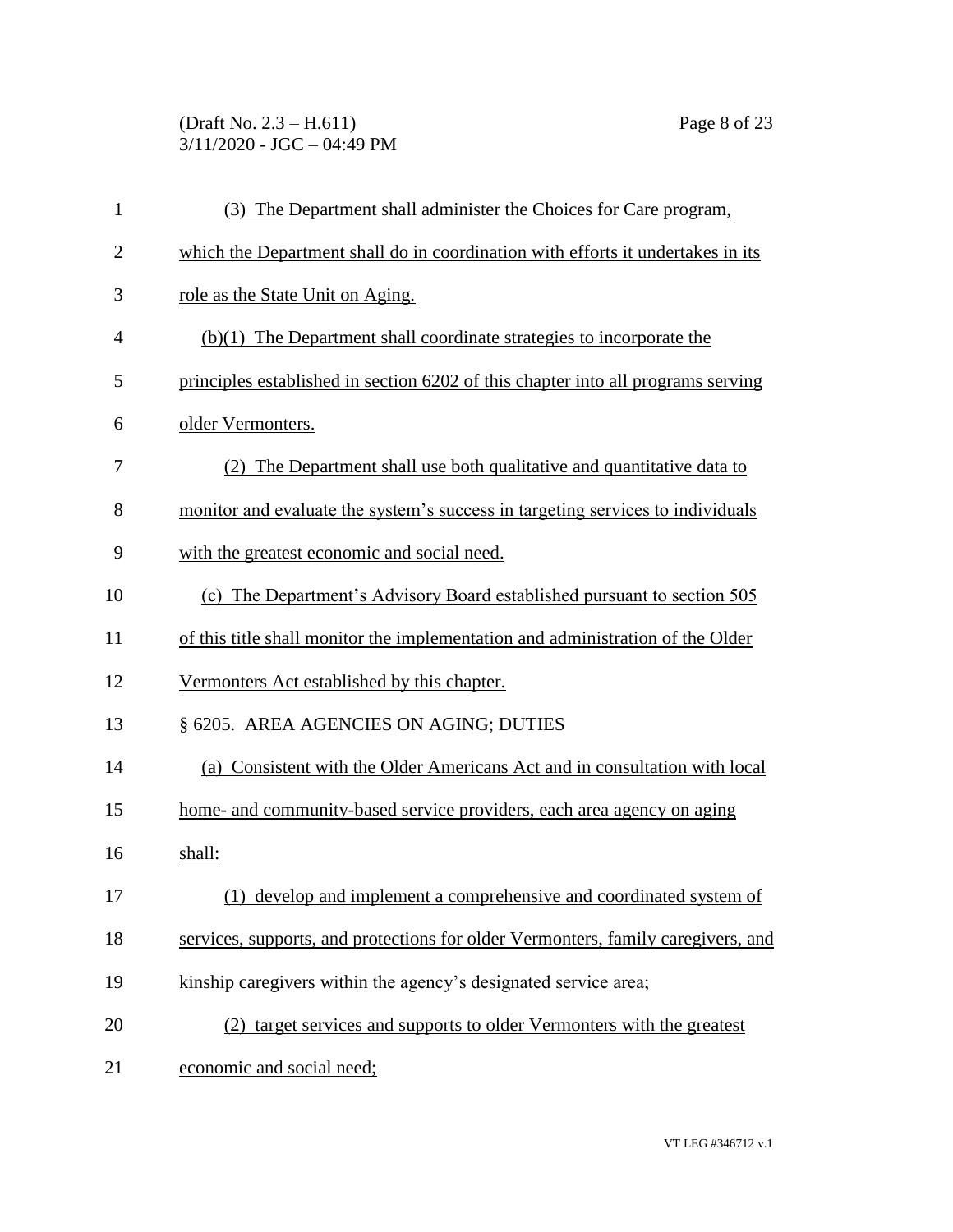# (Draft No. 2.3 – H.611) Page 9 of 23 3/11/2020 - JGC – 04:49 PM

| $\mathbf{1}$   | (3) perform regional needs assessments to identify existing resources          |
|----------------|--------------------------------------------------------------------------------|
| $\overline{2}$ | and gaps;                                                                      |
| 3              | (4) develop an area plan with goals, objectives, and performance               |
| 4              | measures, and a corresponding budget, and submit them to the State Unit on     |
| 5              | Aging for approval;                                                            |
| 6              | (5) concentrate resources, build community partnerships, and enter into        |
| 7              | cooperate agreements with agencies and organizations for delivery of services; |
| 8              | (6) designate community focal points for colocation of supports and            |
| 9              | services for older Vermonters; and                                             |
| 10             | conduct outreach activities to identify individuals eligible for               |
| 11             | assistance.                                                                    |
| 12             | (b) In addition to the duties described in subsection (a) of this section, the |
| 13             | area agencies on aging shall:                                                  |
| 14             | (1) promote the principles established in section 6202 of this chapter         |
| 15             | across the agencies' programs and shall collaborate with stakeholders to       |
| 16             | educate the public about the importance of each principle;                     |
| 17             | (2) promote collaboration with a network of service providers to provide       |
| 18             | a holistic approach to improving health outcomes for older Vermonters; and     |
| 19             | (3) use their existing area plans to facilitate awareness of aging issues,     |
| 20             | needs, and services and to promote the system principles expressed in section  |
| 21             | 6202 of this chapter.                                                          |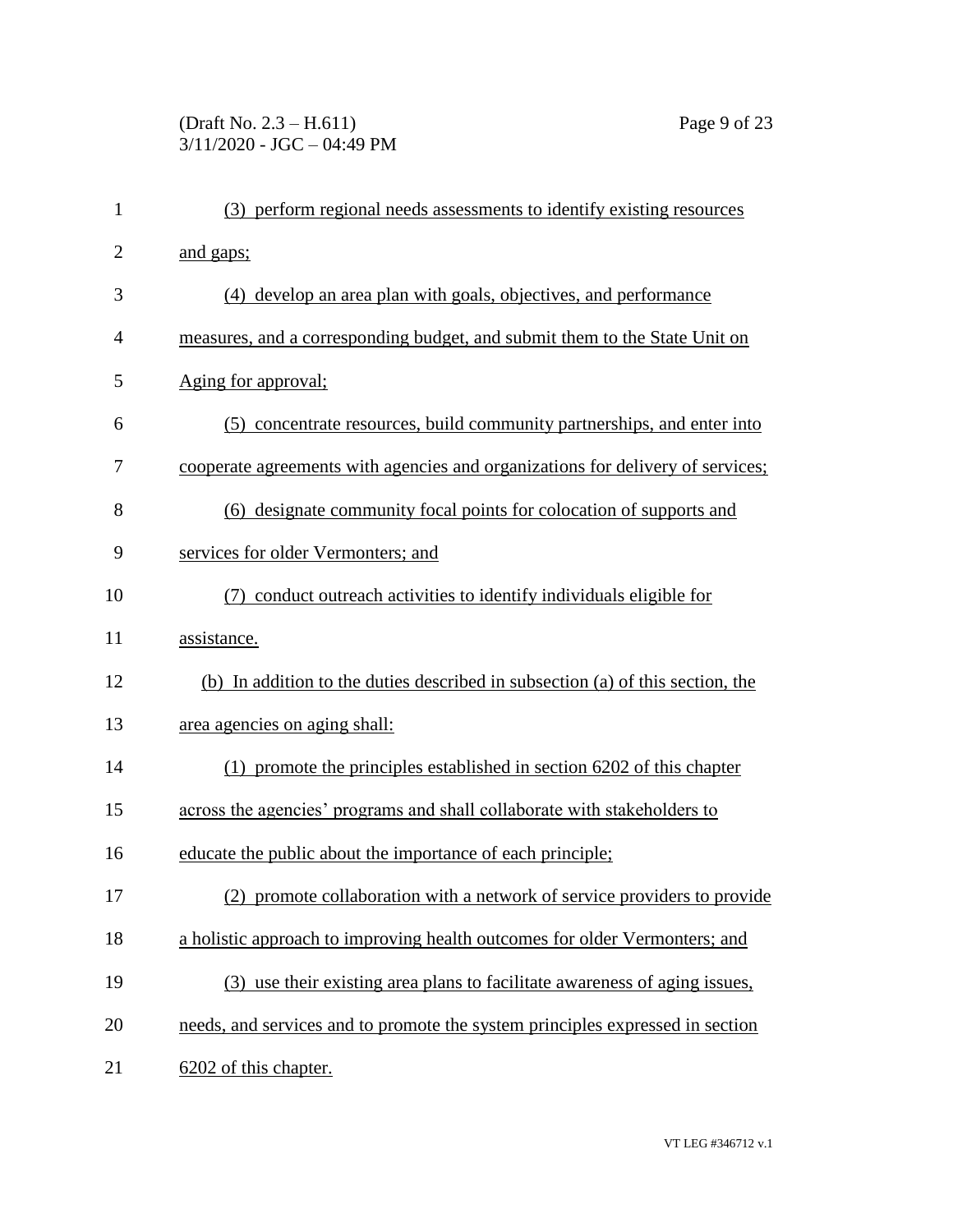(Draft No. 2.3 – H.611) Page 10 of 23 3/11/2020 - JGC – 04:49 PM

| $\mathbf{1}$   | § 6206. PLAN FOR COMPREHENSIVE AND COORDINATED SYSTEM                            |
|----------------|----------------------------------------------------------------------------------|
| $\overline{2}$ | OF SERVICES, SUPPORTS, AND PROTECTIONS                                           |
| 3              | (a) At least once every four years, the Department of Disabilities, Aging,       |
| 4              | and Independent Living shall adopt a State Plan on Aging, as required by the     |
| 5              | Older Americans Act. The State Plan on Aging shall describe a comprehensive      |
| 6              | and coordinated system of services, supports, and protections for older          |
| 7              | Vermonters that is consistent with the principles set forth in section 6202 of   |
| 8              | this chapter and sets forth the nature, extent, allocation, anticipated funding, |
| 9              | and timing of services for older Vermonters. The State Plan on Aging shall       |
| 10             | also include the following categories:                                           |
| 11             | (1) priorities for continuation of existing programs and development of          |
| 12             | new programs;                                                                    |
| 13             | (2) criteria for receiving services or funding;                                  |
| 14             | (3) types of services provided; and                                              |
| 15             | (4) a process for evaluating and assessing each program's success.               |
| 16             | $(b)(1)$ The Commissioner shall determine priorities for the State Plan on       |
| 17             | Aging based on:                                                                  |
| 18             | (A) information obtained from older Vermonters, their families, and              |
| 19             | their guardians, if applicable, and from senior centers and service providers;   |
| 20             | (B) a comprehensive needs assessment that includes:                              |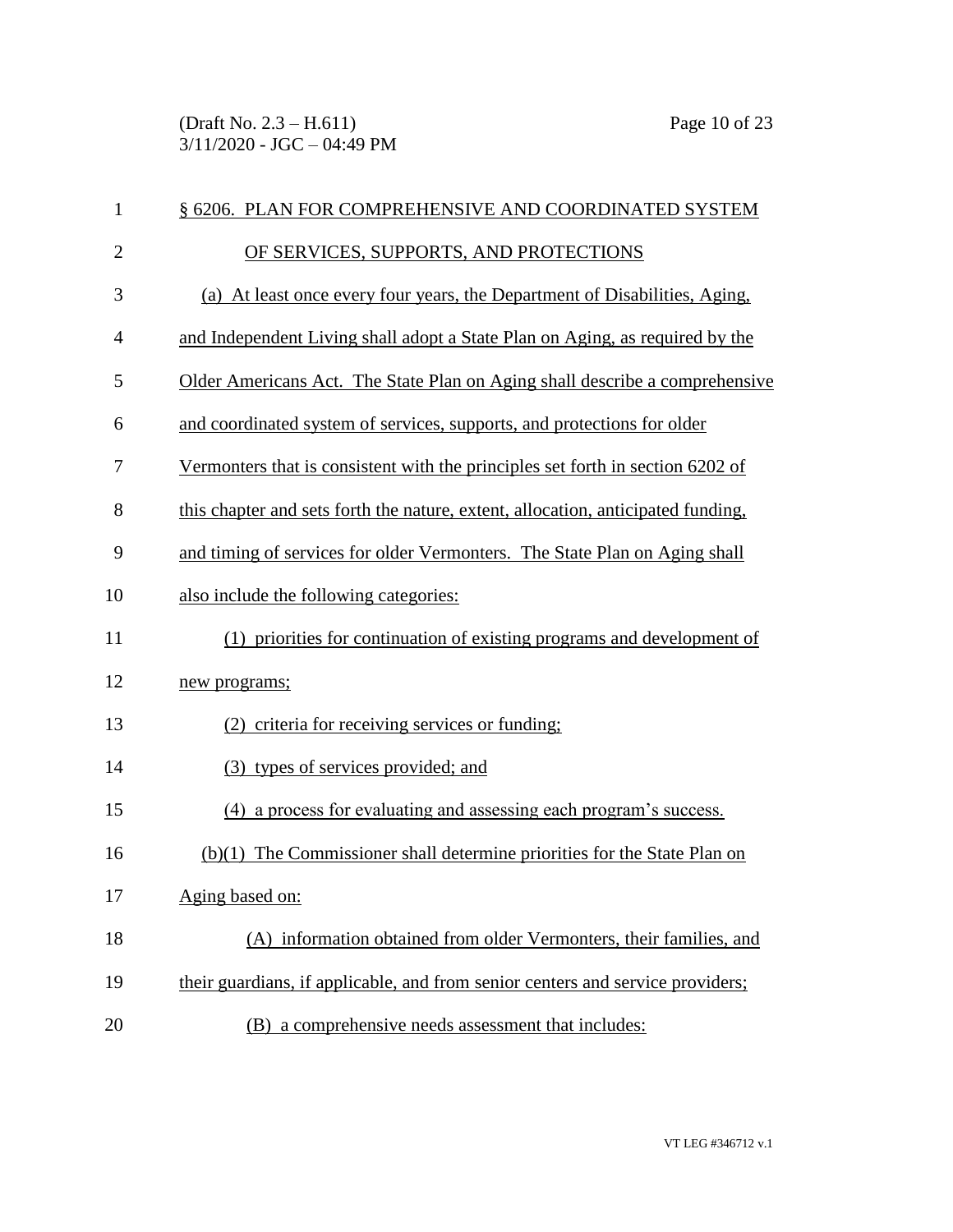# (Draft No. 2.3 – H.611) Page 11 of 23 3/11/2020 - JGC – 04:49 PM

| $\mathbf{1}$   | (i) demographic information about Vermont residents, including                 |
|----------------|--------------------------------------------------------------------------------|
| $\overline{2}$ | older Vermonters, family caregivers, and kinship caregivers;                   |
| 3              | (ii) information about existing services used by older Vermonters,             |
| 4              | family caregivers, and kinship caregivers;                                     |
| 5              | (iii) characteristics of unserved and underserved individuals and              |
| 6              | populations; and                                                               |
| 7              | (iv) the reasons for any gaps in service, including identifying                |
| 8              | variations in community needs and resources; and                               |
| 9              | (C) a comprehensive evaluation of the services available to older              |
| 10             | Vermonters across the State, including home- and community-based services,     |
| 11             | residential care homes, assisted living residences, nursing facilities, senior |
| 12             | centers, and other settings in which care is or may later be provided.         |
| 13             | (2) Following the determination of State Plan on Aging priorities, the         |
| 14             | Commissioner shall consider funds available to the Department in allocating    |
| 15             | resources.                                                                     |
| 16             | (c) At least 60 days prior to adopting the proposed plan, the Commissioner     |
| 17             | shall submit a draft to the Department's Advisory Board established pursuant   |
| 18             | to section 505 of this title for advice and recommendations. The Advisory      |
| 19             | Board shall provide the Commissioner with written comments on the proposed     |
| 20             | plan.                                                                          |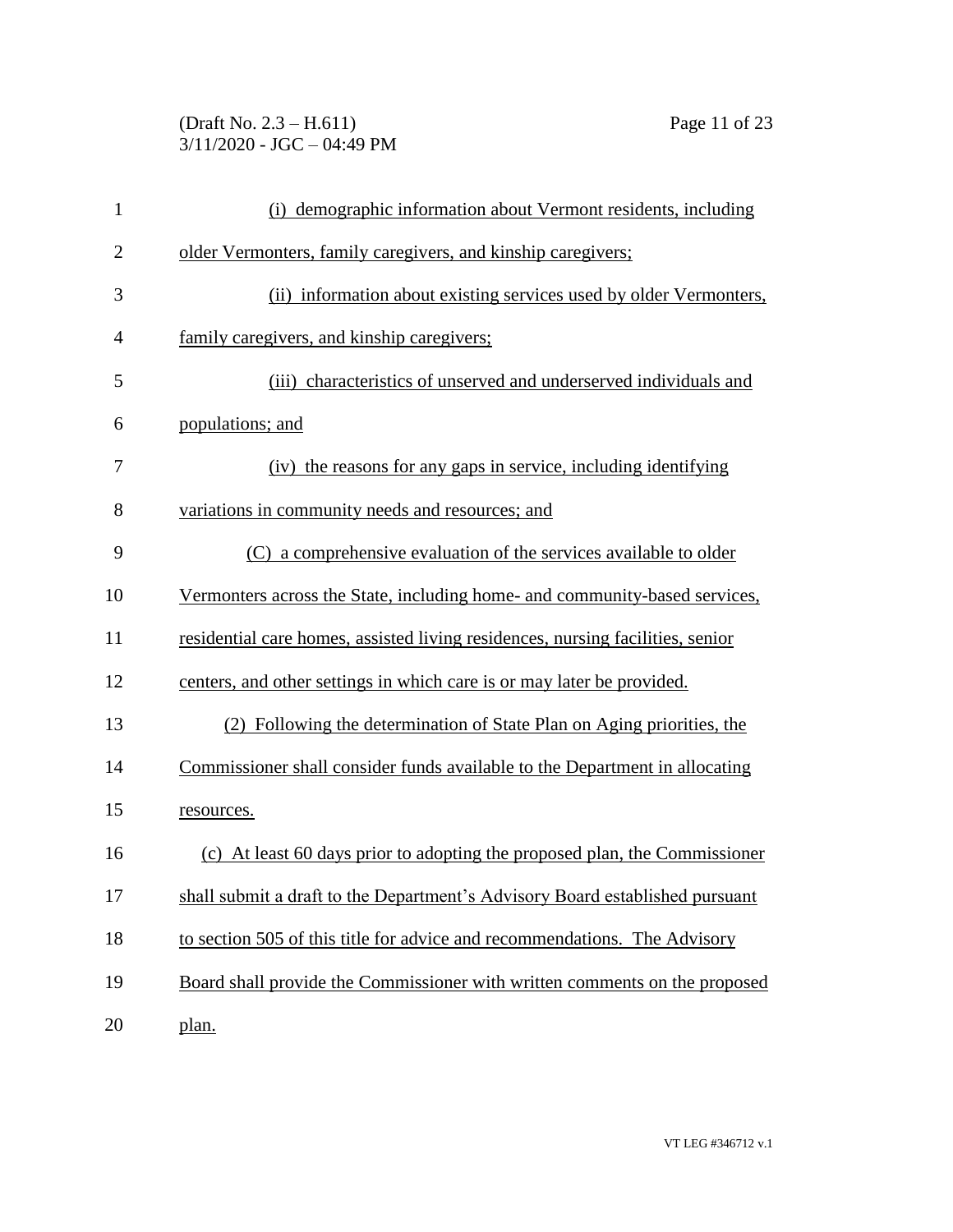(Draft No. 2.3 – H.611) Page 12 of 23 3/11/2020 - JGC – 04:49 PM

| $\mathbf{1}$   | (d) The Commissioner may make annual revisions to the plan as needed.        |
|----------------|------------------------------------------------------------------------------|
| $\overline{2}$ | The Commissioner shall submit any proposed revisions to the Department's     |
| 3              | Advisory Board for comment within the time frames established in subsection  |
| $\overline{4}$ | (c) of this section.                                                         |
| 5              | (e) On or before January 15 of each year, and notwithstanding the            |
| 6              | provisions of 2 V.S.A. $\S$ 20(d), the Department shall report to the House  |
| 7              | Committee on Human Services, the Senate Committee on Health and Welfare,     |
| 8              | and the Governor regarding:                                                  |
| 9              | (1) implementation of the plan;                                              |
| 10             | (2) the extent to which the system principles set forth in section 6202 of   |
| 11             | this chapter are being achieved;                                             |
| 12             | (3) based on both qualitative and quantitative data, the extent to which     |
| 13             | the system has been successful in targeting services to individuals with the |
| 14             | greatest economic and social need;                                           |
| 15             | (4) the sufficiency of the provider network and any workforce                |
| 16             | challenges affecting providers of care or services for older Vermonters; and |
| 17             | (5) the availability of affordable and accessible opportunities for older    |
| 18             | Vermonters to engage with their communities, such as social events,          |
| 19             | educational classes, civic meetings, health and exercise programs, and       |
| 20             | volunteer opportunities.                                                     |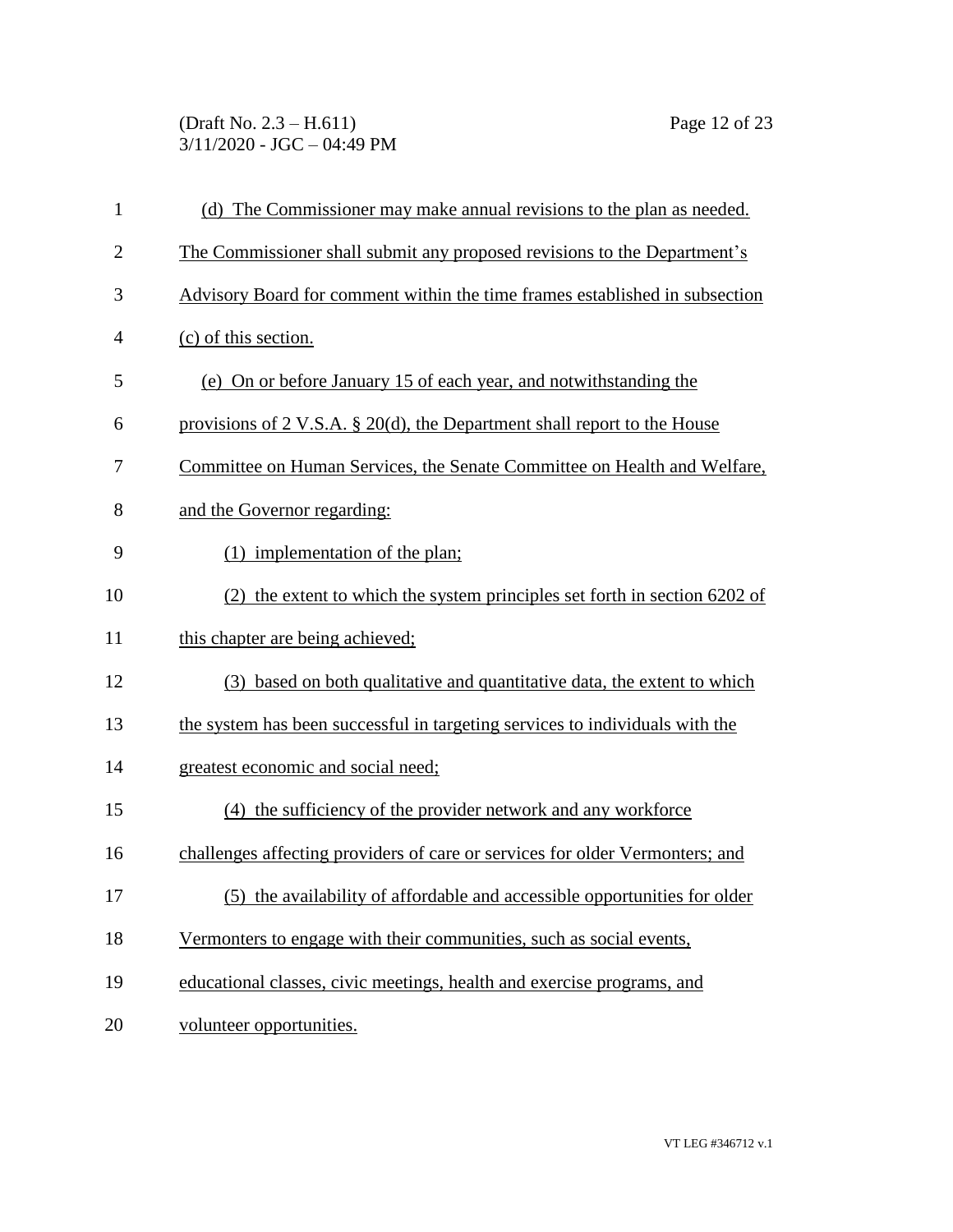(Draft No. 2.3 – H.611) Page 13 of 23 3/11/2020 - JGC – 04:49 PM

| $\mathbf{1}$   | *** Adult Protective Services Program Reporting ***                              |
|----------------|----------------------------------------------------------------------------------|
| $\overline{2}$ | Sec. 2. 33 V.S.A. § 6916 is added to read:                                       |
| 3              | § 6916. ANNUAL REPORT                                                            |
| $\overline{4}$ | On or before January 15 of each year, and notwithstanding the provisions of      |
| 5              | 2 V.S.A. § 20(d), the Department shall report to the House Committee on          |
| 6              | Human Services and the Senate Committee on Health and Welfare regarding          |
| 7              | the Department's adult protective services activities during the previous fiscal |
| 8              | year, including:                                                                 |
| 9              | (1) the number of reports of abuse, neglect, or exploitation of a                |
| 10             | vulnerable adult that the Department's Adult Protective Services program         |
| 11             | received during the previous fiscal year and comparisons with the two prior      |
| 12             | fiscal years;                                                                    |
| 13             | (2) the Adult Protective Services program's timeliness in responding to          |
| 14             | reports of abuse, neglect, or exploitation of a vulnerable adult during the      |
| 15             | previous fiscal year, including the median number of days it took the program    |
| 16             | to make a screening decision:                                                    |
| 17             | (3) the number of reports received during the previous fiscal year that          |
| 18             | required a field screen to determine vulnerability and the percentage of field   |
| 19             | screens that were completed within 10 calendar days;                             |
| 20             | (4) the number of reports of abuse, neglect, or exploitation of a                |
| 21             | vulnerable adult that were received from a facility licensed by the              |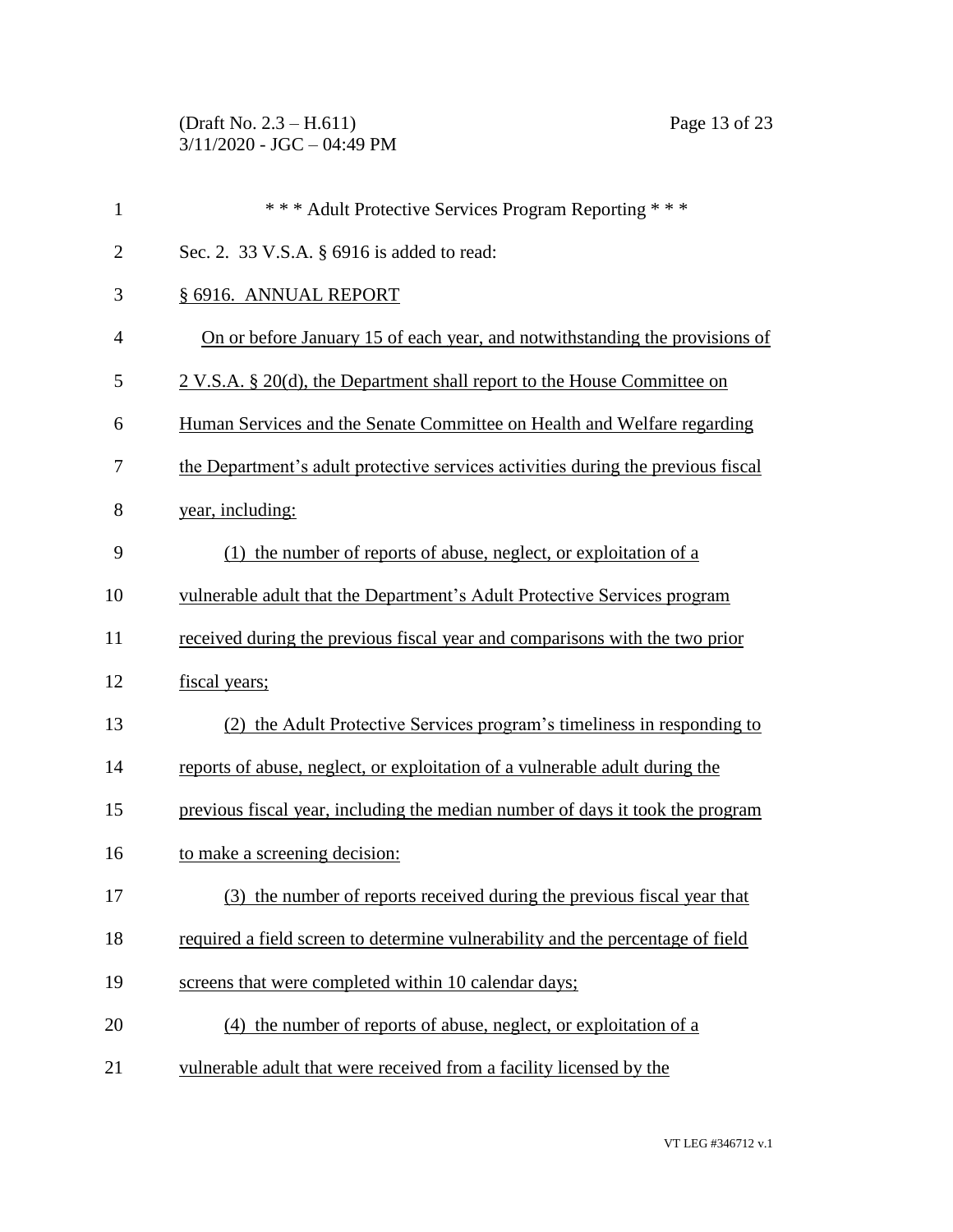### (Draft No. 2.3 – H.611) Page 14 of 23 3/11/2020 - JGC – 04:49 PM

| $\mathbf{1}$   | Department's Division of Licensing and Protection during the previous fiscal     |
|----------------|----------------------------------------------------------------------------------|
| $\overline{2}$ | year;                                                                            |
| 3              | (5) the numbers and percentages of reports received during the previous          |
| 4              | fiscal year by each reporting method, including by telephone, e-mail, Internet,  |
| 5              | facsimile, and other means;                                                      |
| 6              | (6) the number of investigations opened during the previous fiscal year          |
| 7              | and comparisons with the two prior fiscal years;                                 |
| 8              | (7) the number and percentage of investigations during the previous              |
| 9              | fiscal year in which the alleged victim was a resident of a facility licensed by |
| 10             | the Department's Division of Licensing and Protection;                           |
| 11             | (8) data regarding the types of maltreatment experienced by alleged              |
| 12             | victims during the previous fiscal year, including:                              |
| 13             | (A) the percentage of investigations that involved multiple types of             |
| 14             | allegations of abuse, neglect, or exploitation, or a combination;                |
| 15             | (B) the numbers and percentages of unsubstantiated investigations by             |
| 16             | type of maltreatment; and                                                        |
| 17             | (C) the numbers and percentages of recommended substantiations by                |
| 18             | type of maltreatment;                                                            |
| 19             | (9) the Department's timeliness in completing investigations during the          |
| 20             | previous fiscal year, including both unsubstantiated and recommended             |
| 21             | substantiated investigations;                                                    |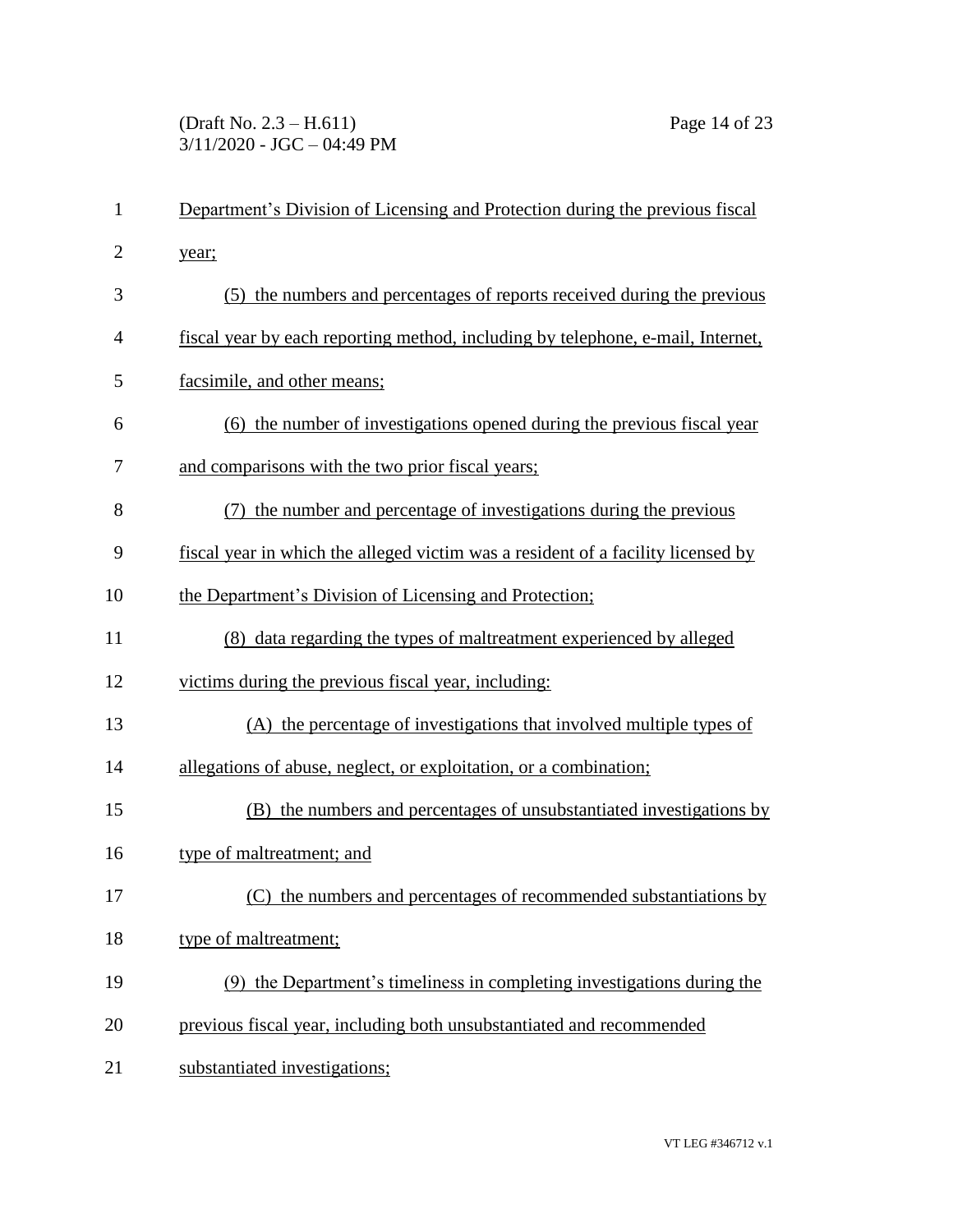# (Draft No. 2.3 – H.611) Page 15 of 23 3/11/2020 - JGC – 04:49 PM

| (10) data on Adult Protective Services program investigator caseloads,           |
|----------------------------------------------------------------------------------|
| including:                                                                       |
| (A) average daily caseloads during the previous fiscal year and                  |
| comparisons with the two prior fiscal years;                                     |
| (B) average daily open investigations statewide during the previous              |
| fiscal year and comparisons with the two prior fiscal years;                     |
| (C) average numbers of completed investigations per investigator                 |
| during the previous fiscal year; and                                             |
| (D) average numbers of completed investigations per week during the              |
| previous fiscal year;                                                            |
| (11) the number of reviews of screening decisions not to investigate,            |
| including the number and percentage of these decisions that were upheld          |
| during the previous fiscal year and comparisons with the two prior fiscal years; |
| (12) the number of reviews of investigations that resulted in an                 |
| unsubstantiation, including the number and percentage of these                   |
| unsubstantiations that were upheld during the previous fiscal year and           |
| comparisons with the two prior fiscal years;                                     |
| (13) the number of appeals of recommendations of substantiation that             |
| concluded with the Commissioner, including the number and percentage of          |
| these recommendations that the Commissioner upheld during the previous           |
| fiscal year and comparisons with the two prior fiscal years;                     |
|                                                                                  |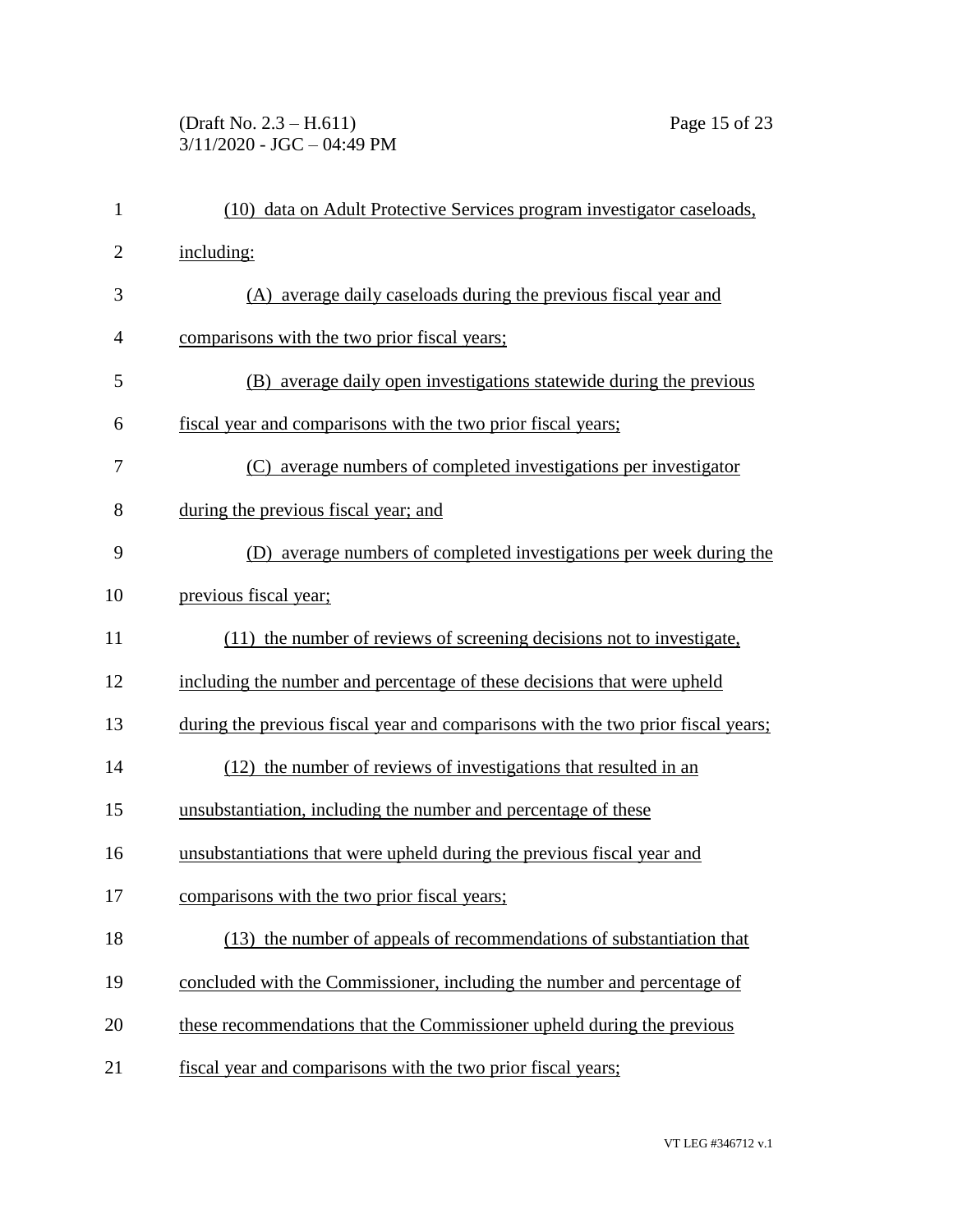(Draft No. 2.3 – H.611) Page 16 of 23 3/11/2020 - JGC – 04:49 PM

| $\mathbf{1}$   | (14) the number of appeals of recommendations of substantiation that             |
|----------------|----------------------------------------------------------------------------------|
| $\overline{2}$ | concluded with the Human Services Board, including the numbers and               |
| 3              | percentages of these recommendations that the Board upheld during the            |
| $\overline{4}$ | previous fiscal year and comparisons with the two prior fiscal years;            |
| 5              | (15) the number of appeals of recommendations of substantiation that             |
| 6              | concluded with the Vermont Supreme Court, including the numbers and              |
| 7              | percentages of these recommendations that the Court upheld during the            |
| 8              | previous fiscal year and comparisons with the two prior fiscal years;            |
| 9              | (16) the number of expungement requests received during the previous             |
| 10             | fiscal year, including the number of requests that resulted in removal of an     |
| 11             | individual from the Adult Abuse Registry;                                        |
| 12             | (17) the number of individuals placed on the Adult Abuse Registry                |
| 13             | during the previous fiscal year and comparisons with the two prior fiscal years; |
| 14             | and                                                                              |
| 15             | (18) the number of individuals removed from the Adult Abuse Registry             |
| 16             | during the previous fiscal year.                                                 |
| 17             | *** Vermont Action Plan for Aging Well; Development Process ***                  |
| 18             | Sec. 3. VERMONT ACTION PLAN FOR AGING WELL; DEVELOPMENT                          |
| 19             | PROCESS; REPORT                                                                  |
| 20             | The Secretary of Administration, in collaboration with the Commissioners         |
| 21             | of Disabilities, Aging, and Independent Living and of Health, shall propose a    |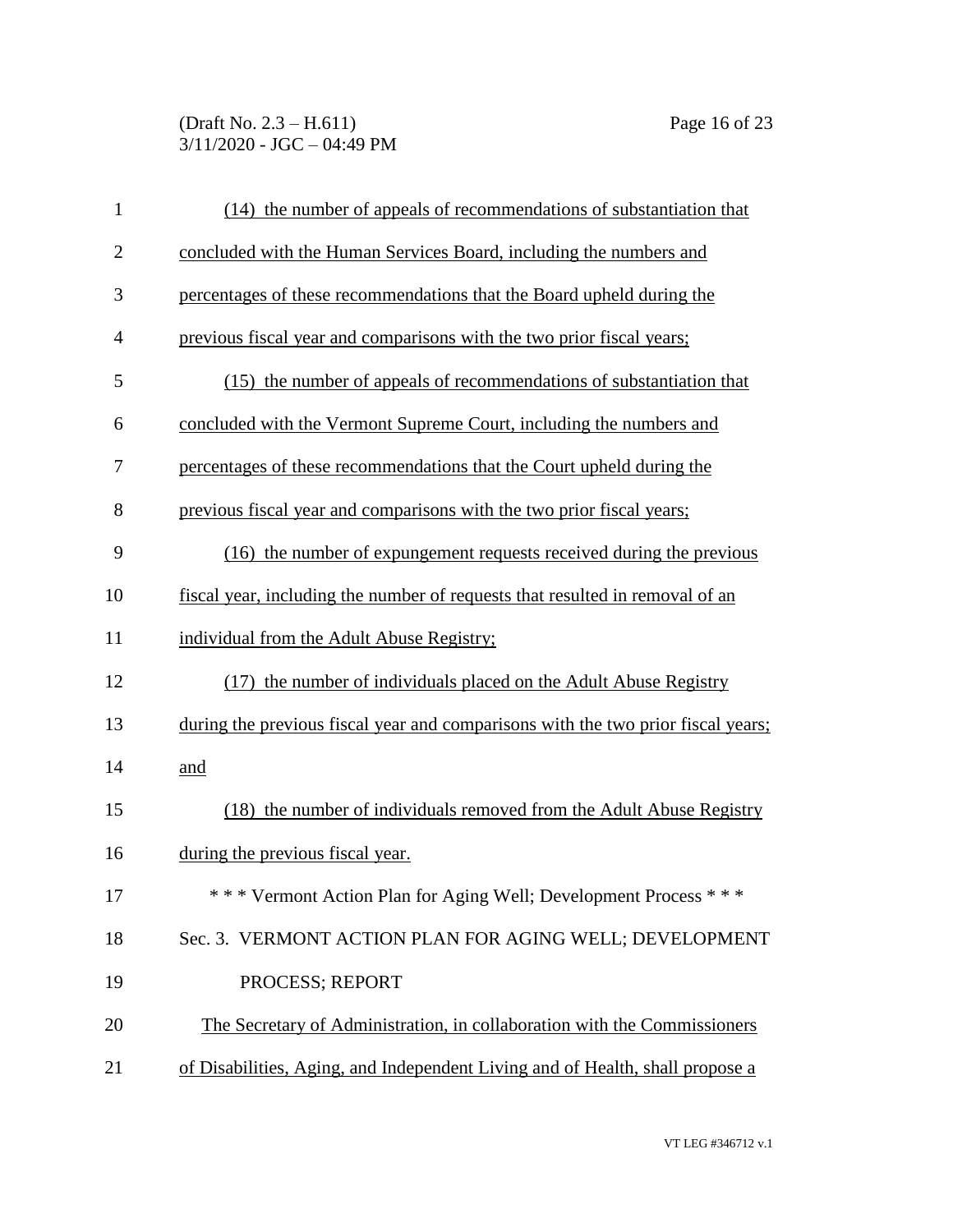(Draft No. 2.3 – H.611) Page 17 of 23 3/11/2020 - JGC – 04:49 PM

| $\mathbf{1}$   | process for developing the Vermont Action Plan for Aging Well to be            |
|----------------|--------------------------------------------------------------------------------|
| $\overline{2}$ | implemented across State government, local government, the private sector,     |
| 3              | and philanthropies. The Vermont Action Plan for Aging Well shall provide       |
| $\overline{4}$ | strategies and cultivate partnerships for implementation across sectors to     |
| 5              | promote aging with health, choice, and dignity in order to establish and       |
| 6              | maintain an age-friendly State for all Vermonters. In crafting the proposed    |
| 7              | process, the Secretary shall engage a broad array of Vermonters with an        |
| 8              | interest in creating an age-friendly Vermont, including older Vermonters and   |
| 9              | their families, adults with disabilities and their families, local government  |
| 10             | officials, health care and other service providers, employers, community-based |
| 11             | organizations, foundations, academic researchers, and other interested         |
| 12             | stakeholders. On or before January 15, 2021, the Secretary shall submit to the |
| 13             | House Committee on Human Services and the Senate Committee on Health           |
| 14             | and Welfare the proposed process for developing the Vermont Action Plan for    |
| 15             | Aging Well, including action steps and an achievable timeline, as well as      |
| 16             | potential performance measures for use in evaluating the results of            |
| 17             | implementing the Action Plan and the relevant outcomes set forth in 3 V.S.A.   |
| 18             | § 2311 and related indicators, to which the Action Plan should relate.         |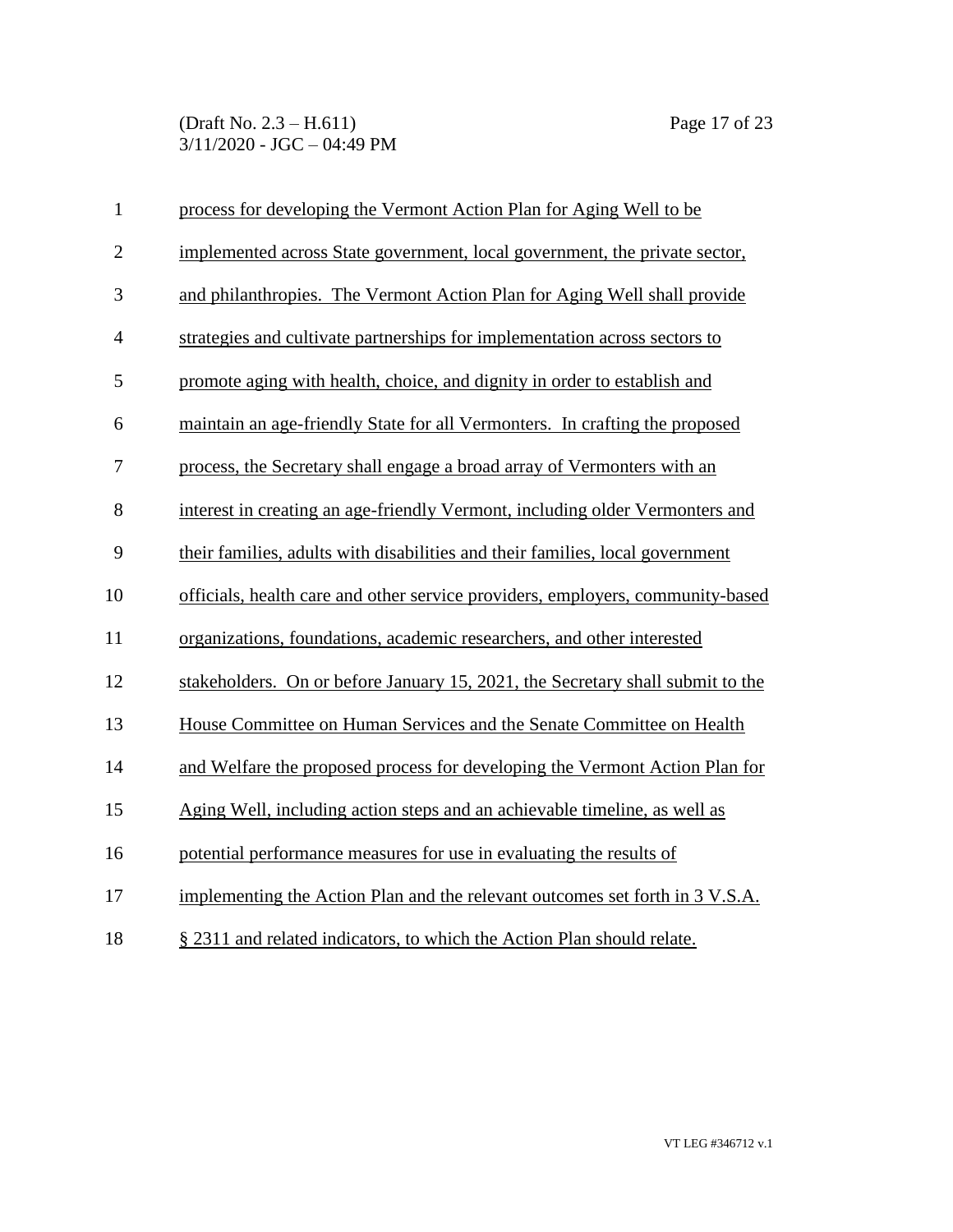# (Draft No. 2.3 – H.611) Page 18 of 23 3/11/2020 - JGC – 04:49 PM

| *** Increasing Medicaid Rates for Home- and Community-Based                  |
|------------------------------------------------------------------------------|
| Service Providers * * *                                                      |
| Sec. 4. 33 V.S.A. § 900 is amended to read:                                  |
| § 900. DEFINITIONS                                                           |
| Unless otherwise required by the context, the words and phrases in this      |
| chapter shall be defined as follows As used in this chapter:                 |
| * * *                                                                        |
| (7) "Home- and community-based services" means long-term services            |
| and supports received in a home or community setting other than a nursing    |
| home pursuant to the Choices for Care component of Vermont's Global          |
| Commitment to Health Section 1115 Medicaid demonstration or a successor      |
| program and includes home health and hospice services, assistive community   |
| care services, and enhanced residential care services.                       |
| Sec. 5. 33 V.S.A. § 911 is added to read:                                    |
| § 911. INFLATION FACTOR FOR HOME-AND COMMUNITY-BASED                         |
| <b>SERVICES; PAYMENT RATES</b>                                               |
| (a) The Director shall establish by rule procedures for determining an       |
| annual inflation factor to be applied to the Medicaid rates for providers of |
| home- and community-based services authorized by the Department of           |
| Vermont Health Access or the Department of Disabilities, Aging, and          |
| Independent Living, or both.                                                 |
|                                                                              |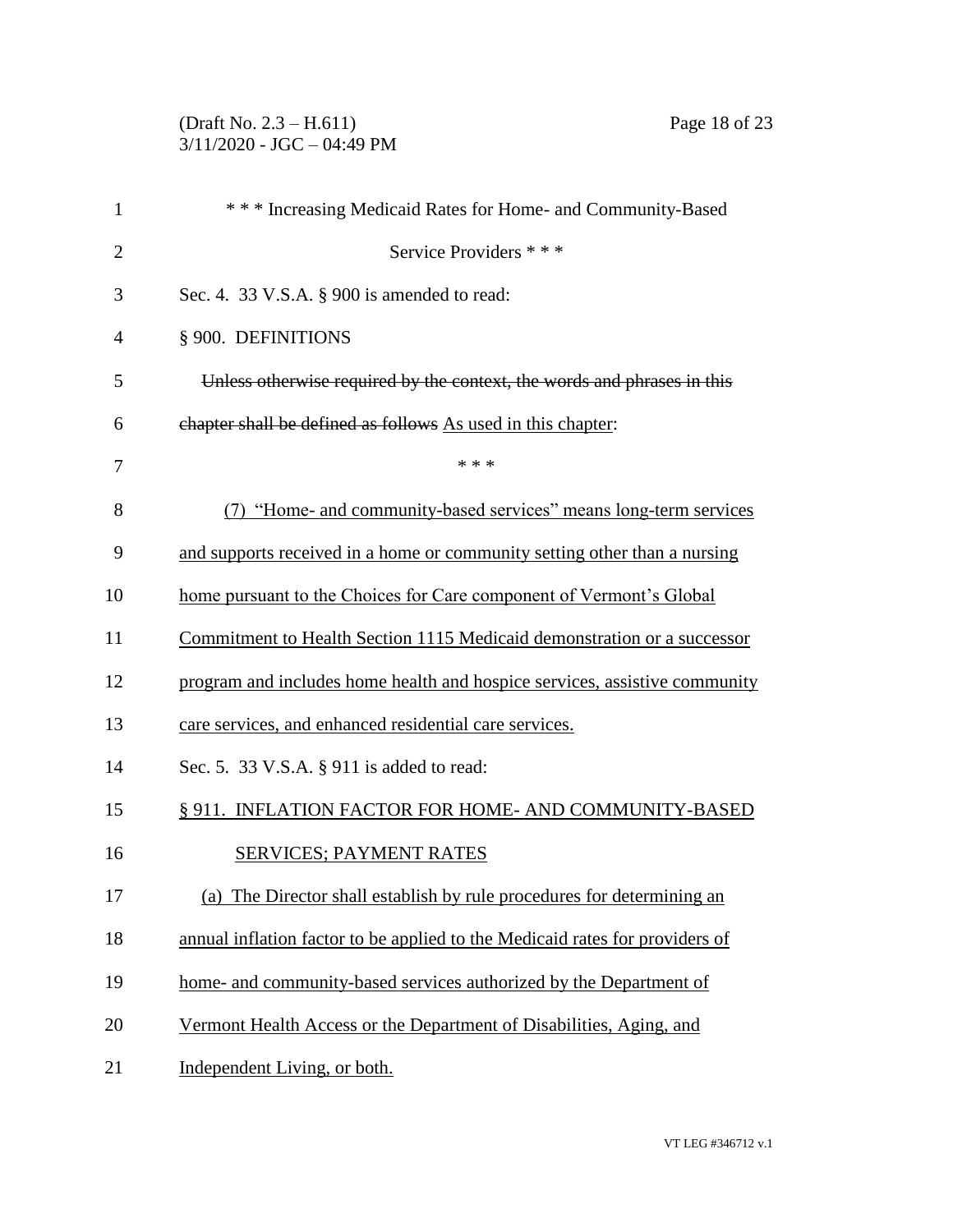(Draft No. 2.3 – H.611) Page 19 of 23 3/11/2020 - JGC – 04:49 PM

| $\mathbf{1}$   | (b) The Division, in collaboration with the Department of Disabilities,          |
|----------------|----------------------------------------------------------------------------------|
| $\overline{2}$ | Aging, and Independent Living, shall calculate the inflation factor for home-    |
| 3              | and community-based services annually according to the procedure adopted by      |
| 4              | rule and shall report it to the Departments of Disabilities, Aging, and          |
| 5              | Independent Living and of Vermont Health Access for application to home-         |
| 6              | and community-based provider Medicaid reimbursement rates beginning on           |
| 7              | July 1.                                                                          |
| 8              | (c) Determination of Medicaid reimbursement rates for each fiscal year           |
| 9              | shall be based on application of the inflation factor to the sum of:             |
| 10             | (1) the prior fiscal year's payment rates; plus                                  |
| 11             | (2) any additional payment amounts available to providers of home- and           |
| 12             | community-based services as a result of policies enacted by the General          |
| 13             | Assembly that apply to the fiscal year for which the rates are being calculated. |
| 14             | Sec. 6. HOME- AND COMMUNITY-BASED SERVICE PROVIDER                               |
| 15             | RATE STUDY; REPORT                                                               |
| 16             | (a) The Departments of Vermont Health Access and of Disabilities, Aging,         |
| 17             | and Independent Living shall conduct a rate study of the Medicaid                |
| 18             | reimbursement rates paid to providers of home- and community-based               |
| 19             | services, their adequacy, and the methodologies underlying those rates. The      |
| 20             | Departments shall:                                                               |
| 21             | (1) establish a predictable schedule for Medicaid rates and rate updates;        |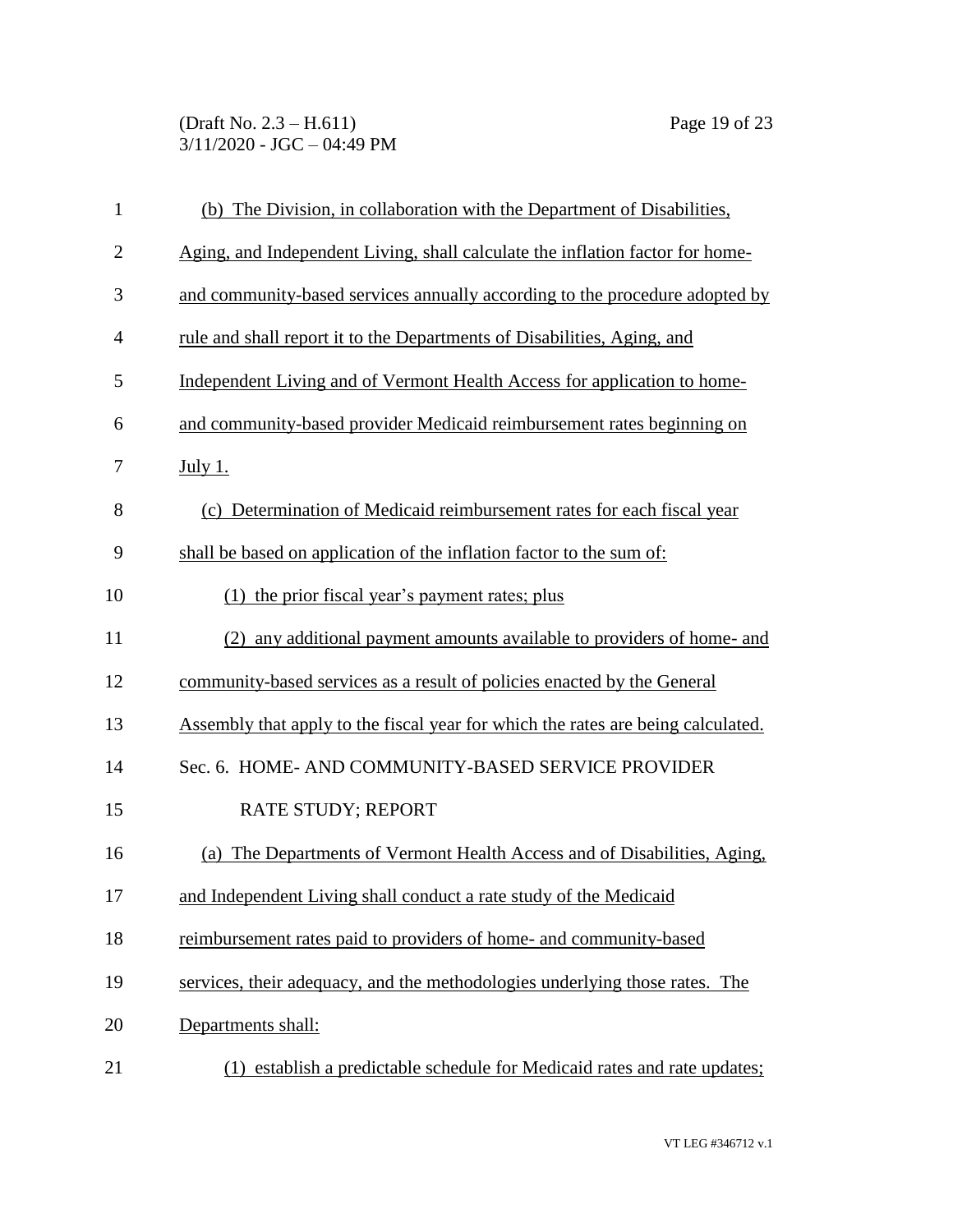#### (Draft No. 2.3 – H.611) Page 20 of 23 3/11/2020 - JGC – 04:49 PM

| $\mathbf{1}$   | (2) identify ways to align the Medicaid reimbursement methodologies              |
|----------------|----------------------------------------------------------------------------------|
| $\overline{2}$ | and rates for providers of home- and community-based services with those of      |
| 3              | other payers, to the extent such other methodologies and rates exist;            |
| $\overline{4}$ | (3) limit the number of methodological exceptions; and                           |
| 5              | (4) communicate the proposed changes to providers of home- and                   |
| 6              | community-based services prior to implementing any proposed changes.             |
| 7              | (b) On or before January 15, 2021, the Departments of Vermont Health             |
| 8              | Access and of Disabilities, Aging, and Independent Living shall report to the    |
| 9              | House Committees on Human Services and on Appropriations and the Senate          |
| 10             | Committees on Health and Welfare and on Appropriations with the results of       |
| 11             | the rate study conducted pursuant to this section.                               |
| 12             | *** Self-Neglect Working Group ***                                               |
| 13             | Sec. 7. SELF-NEGLECT WORKING GROUP; REPORT                                       |
| 14             | (a) Creation. There is created the Self-Neglect Working Group to provide         |
| 15             | recommendations regarding adults who, due to physical or mental impairment       |
| 16             | or diminished capacity, are unable to perform essential self-care tasks. For the |
| 17             | purposes of the Working Group, "self-neglect" has the same meaning as in 33      |
| 18             | <u>V.S.A.</u> § 6203.                                                            |
| 19             | (b) Membership. The Working Group shall be composed of the following             |
| 20             | members:                                                                         |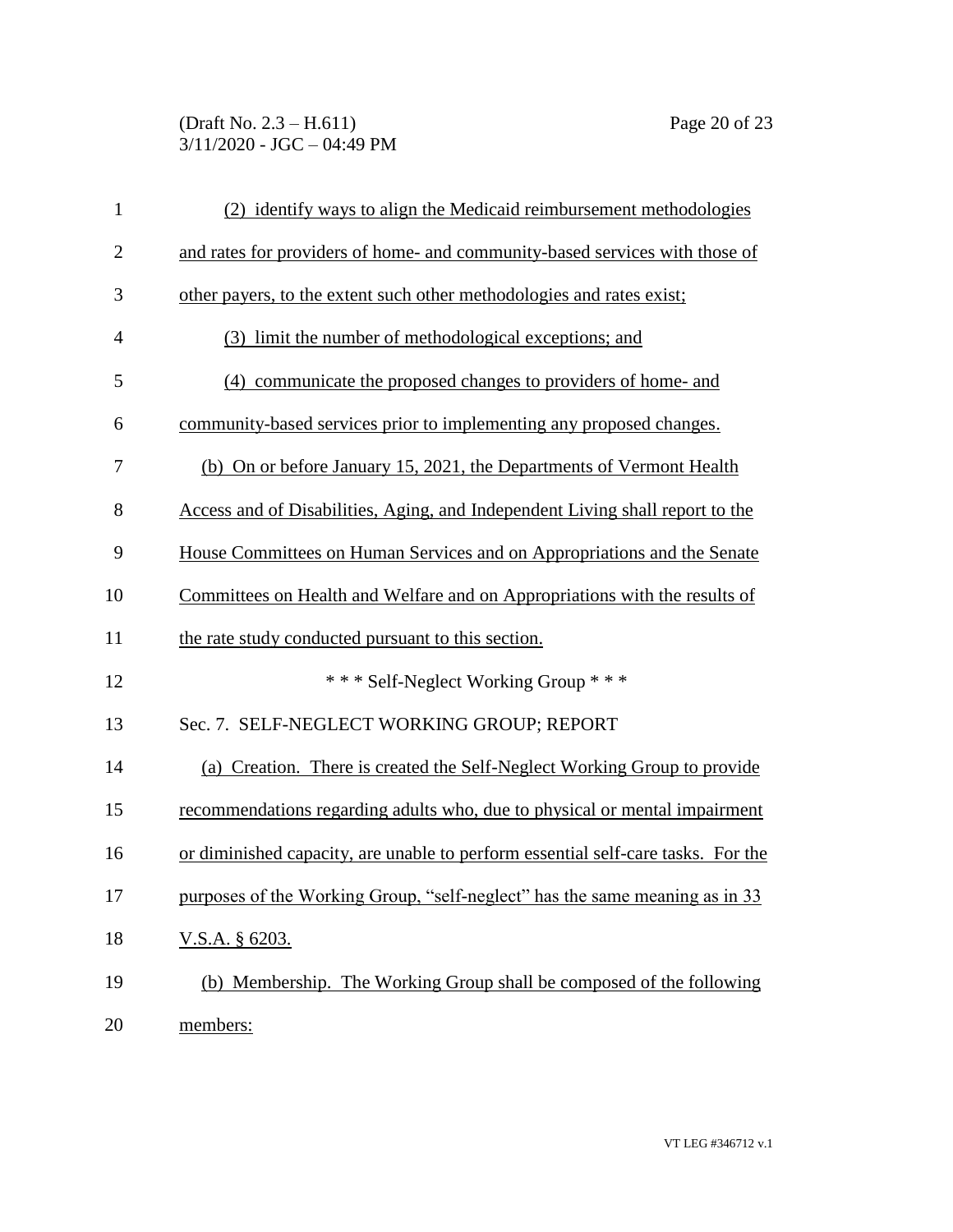## (Draft No. 2.3 – H.611) Page 21 of 23 3/11/2020 - JGC – 04:49 PM

| $\mathbf{1}$   | (1) the Commissioner of Disabilities, Aging, and Independent Living or       |
|----------------|------------------------------------------------------------------------------|
| $\overline{2}$ | designee;                                                                    |
| 3              | (2) the Director of the Adult Services Division in the Department of         |
| $\overline{4}$ | Disabilities, Aging, and Independent Living or designee;                     |
| 5              | (3) the Vermont Attorney General or designee;                                |
| 6              | (4) the State Long-Term Care Ombudsman or designee;                          |
| 7              | (5) the Executive Director of the Vermont Association of Area Agencies       |
| 8              | on Aging or designee;                                                        |
| 9              | (6) the Executive Director of the Community of Vermont Elders or             |
| 10             | designee;                                                                    |
| 11             | (7) the Executive Director of the VNAs of Vermont or designee;               |
| 12             | (8) the Executive Director of Disability Rights Vermont or designee;         |
| 13             | (9) an elder care clinician selected by Vermont Care Partners; and           |
| 14             | (10) the Director of the Center on Aging at the University of Vermont        |
| 15             | College of Medicine or designee.                                             |
| 16             | (c) Powers and duties. The Working Group shall consider issues and           |
| 17             | develop recommendations relating to self-neglect, including determining the  |
| 18             | following:                                                                   |
| 19             | (1) how to identify adults residing in Vermont who, because of physical      |
| 20             | or mental impairment or diminished capacity, are unable to perform essential |
| 21             | self-care tasks and are self-neglecting;                                     |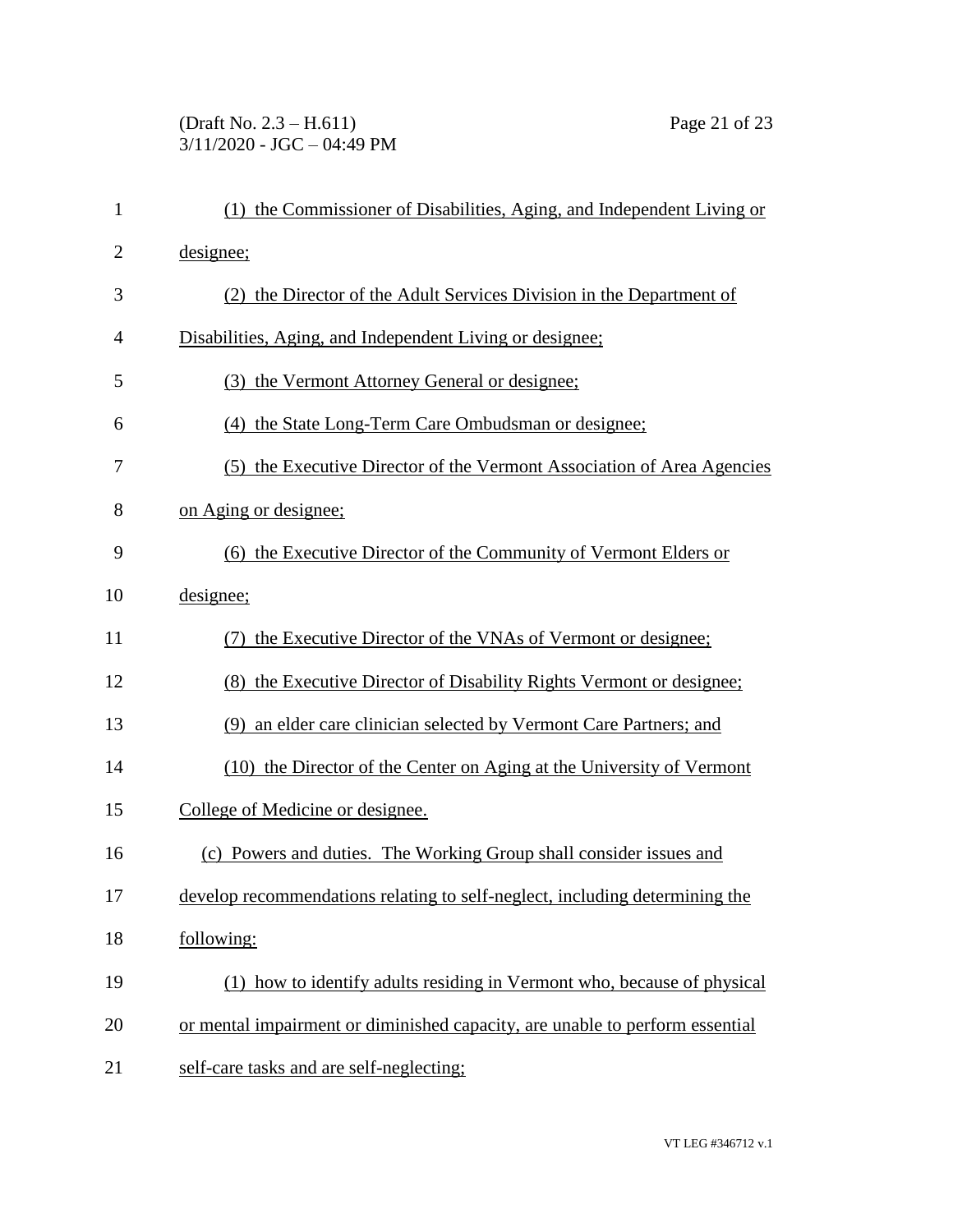# (Draft No. 2.3 – H.611) Page 22 of 23 3/11/2020 - JGC – 04:49 PM

| $\mathbf{1}$   | (2) how prevalent self-neglect is among adults in Vermont, and any             |
|----------------|--------------------------------------------------------------------------------|
| $\overline{2}$ | common characteristics that can be identified about the demographics of self-  |
| 3              | neglecting Vermonters;                                                         |
| $\overline{4}$ | (3) what resources and services currently exist to assist Vermonters who       |
| 5              | are self-neglecting, and where there are opportunities to improve delivery of  |
| 6              | these services and increase coordination among existing service providers;     |
| 7              | (4) what additional resources and services are needed to better assist         |
| 8              | Vermonters who are self-neglecting; and                                        |
| 9              | (5) how to prevent self-neglect and identify adults at risk for self-          |
| 10             | neglect.                                                                       |
| 11             | (d) Assistance. The Working Group shall have the administrative.               |
| 12             | technical, and legal assistance of the Department of Disabilities, Aging, and  |
| 13             | Independent Living.                                                            |
| 14             | (e) Report. On or before December 15, 2020, the Working Group shall            |
| 15             | report its findings and its recommendations for legislative and nonlegislative |
| 16             | action to the House Committee on Human Services and the Senate Committee       |
| 17             | on Health and Welfare.                                                         |
| 18             | (f) Meetings.                                                                  |
| 19             | (1) The Commissioner of Disabilities, Aging, and Independent Living or         |
| 20             | designee shall call the first meeting of the Working Group to occur on or      |
| 21             | before July 1, 2020.                                                           |